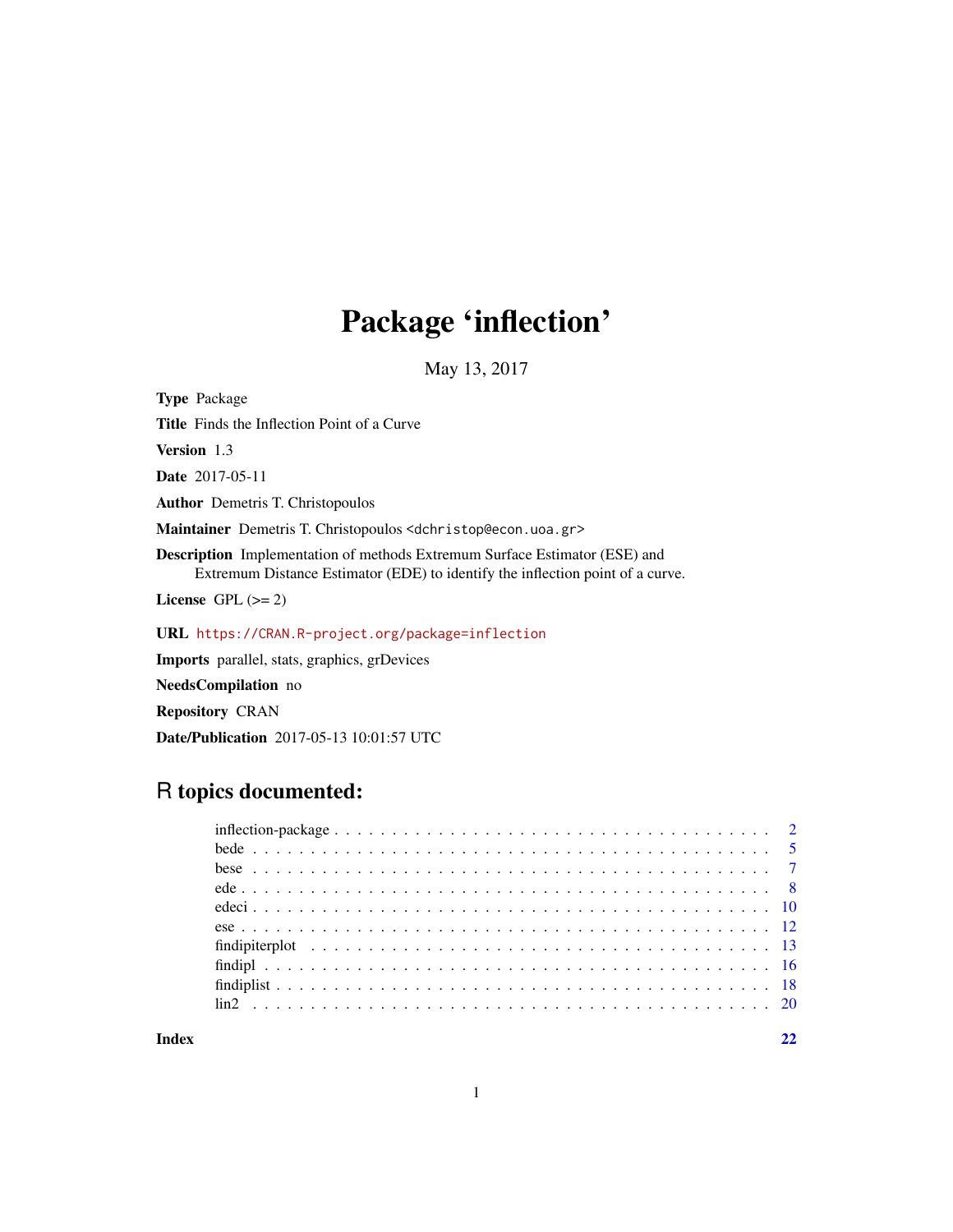<span id="page-1-0"></span>inflection-package *Finds the Inflection Point of a Curve*

#### Description

Implementation of methods Extremum Surface Estimator (ESE) and Extremum Distance Estimator (EDE) to identify the inflection point of a curve.

## Details

Package: inflection Type: Package Version: 1.3 Date: 2017-05-11 License: GPL (>=2) Author: Demetris T. Christopoulos Maintainer: Demetris T. Christopoulos <dchristop@econ.uoa.gr> URL: <https://CRAN.R-project.org/package=inflection>

The x,y data should be numeric vectors of length at least 4 without missing values. Main functions for a convex/concave curve are:  $e$ se(x,y,0) for ESE method, see [ese](#page-11-1)  $\&$  iterative version [bese](#page-6-1) for BESE [ede](#page-7-1)(x,y,0) for EDE method, see ede  $\&$  iterative version [bede](#page-4-1) for BEDE [findiplist](#page-17-1) $(x,y,0)$  for both ESE and EDE methods, see findiplist

#### Author(s)

Demetris T. Christopoulos

## References

[1]Demetris T. Christopoulos, Developing methods for identifying the inflection point of a convex/ concave curve. arXiv:1206.5478v2 [math.NA], <https://arxiv.org/pdf/1206.5478v2.pdf>, 2014 [2]Demetris T. Christopoulos, On the efficient identification of an inflection point,International Journal of Mathematics and Scientific Computing,(ISSN: 2231-5330), vol. 6(1), [https://www.](https://www.researchgate.net/publication/304557351) [researchgate.net/publication/304557351](https://www.researchgate.net/publication/304557351), 2016

#### See Also

[ese](#page-11-1), [bese](#page-6-1), [ede](#page-7-1), [bede](#page-4-1), [findiplist](#page-17-1), [findipiterplot](#page-12-1)

```
#
#Lets create some convex/concave data based on the Fisher-Pry model
#by using 1001 not equal spaced abscissas with data right asymmetry
N=20001;
#Case I: not noisy data
```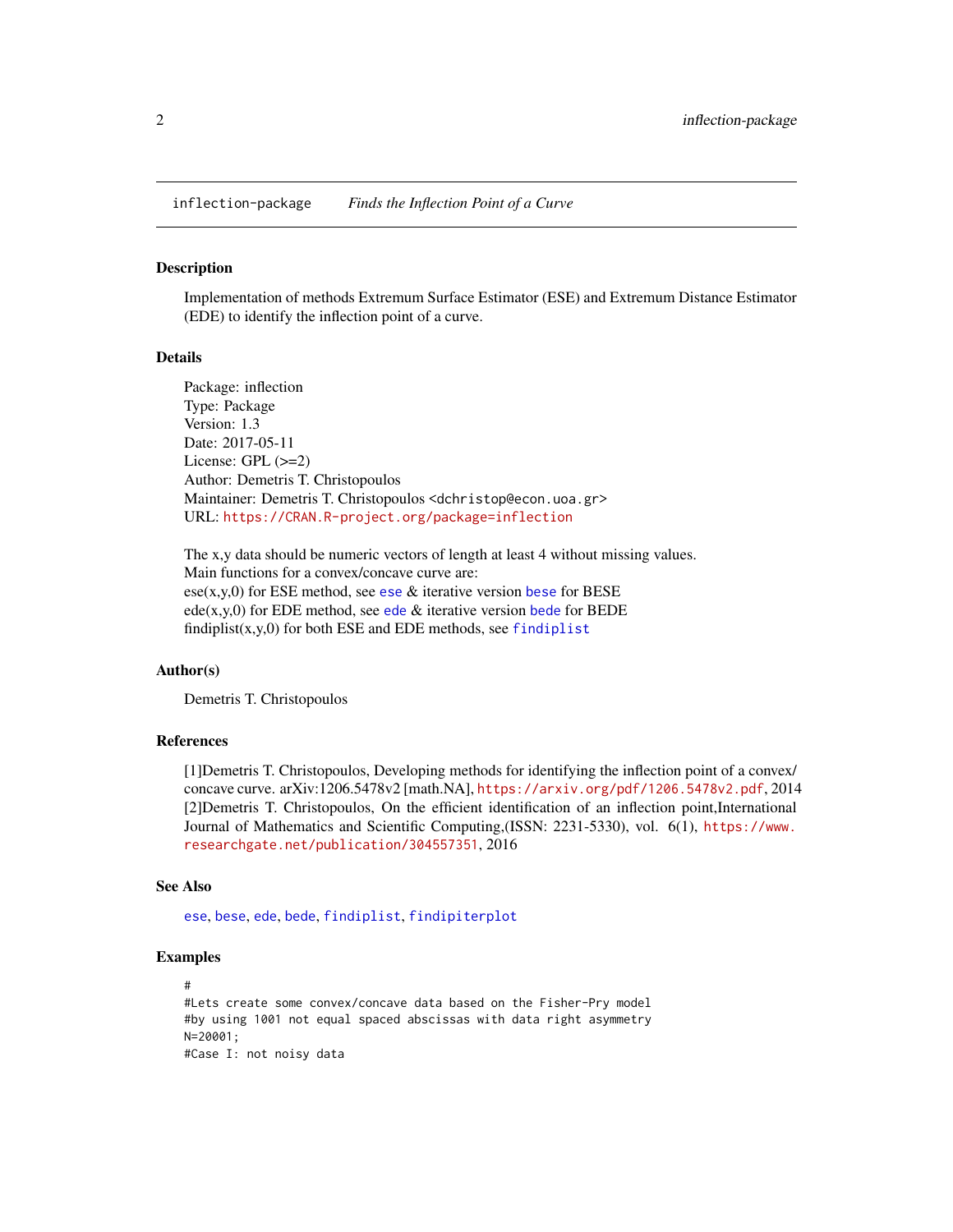```
inflection-package 3
```

```
#
set.seed(2017-05-11);x=sort(runif(N,0,15));y=5+5*tanh(x-5);
#
#t1=Sys.time();
#tese=ese(x,y,0,doparallel = TRUE);#...simple run of ESE
#t2=Sys.time();print(as.POSIXlt(t2, "GMT")-as.POSIXlt(t1, "GMT"),quote=F);
# Time difference of 8.833521 secs
#tese;
# j1 j2 chi
# ESE 4686 8353 4.835303
tede=ede(x,y,0);tede;#...simple run of EDE
# j1 j2 chi
# EDE 4506 8937 4.999854
edeci(x,y,0);#...Run EDE and compute 95% Chebyshev c.i.
# j1 j2 chi k chi-5*s chi+5*s
# EDE 4506 8937 4.999854 5 4.994231 5.005477
#
#t1=Sys.time();
#eseit=bese(x,y,0,doparallel = TRUE);#...Bisection ESE (BESE)
#t2=Sys.time();print(as.POSIXlt(t2, "GMT")-as.POSIXlt(t1, "GMT"),quote=F);
# Time difference of 10.00725 secs
#eseit$iplast#...last estimation for inflection point
# [1] 5.000004
#eseit$iters#...all iterations done...
# n a b ESE
# 1 20001 0.0001931784 14.999900 4.835303
# 2 3668 4.4606627093 5.647031 5.053847
# 3 1567 4.6878642635 5.262619 4.975242
# 4 737 4.8696049280 5.154673 5.012139
# 5 376 4.9229470803 5.064312 4.993629
# 6 181 4.9684872106 5.038649 5.003568
# 7 82 4.9806225684 5.015416 4.998019
# 8 35 4.9924177257 5.009629 5.001023
# 9 20 4.9960624950 5.002740 4.999401
# 10 11 4.9980399851 5.001968 5.000004
#
t1=Sys.time();
edeit=bede(x,y,0);#...Bisection EDE (BEDE)
t2=Sys.time();print(as.POSIXlt(t2, "GMT")-as.POSIXlt(t1, "GMT"),quote=F);
# Time difference of 0.073102 secs
edeit$iplast#...last estimation for inflection point
# [1] 4.999459
edeit$iters#...all iterations done
# n a b EDE
# 1 20001 0.0001931784 14.999900 4.999854
# 2 4432 4.1998532682 5.799711 4.999782
# 3 2107 4.5637933596 5.437583 5.000688
# 4 1144 4.7517725313 5.247734 4.999753
# 5 644 4.8571156547 5.141445 4.999280
# 6 371 4.9186601420 5.081275 4.999968
# 7 209 4.9537387909 5.046274 5.000006
# 8 109 4.9746007437 5.026189 5.000395
# 9 58 4.9847909727 5.014909 4.999850
```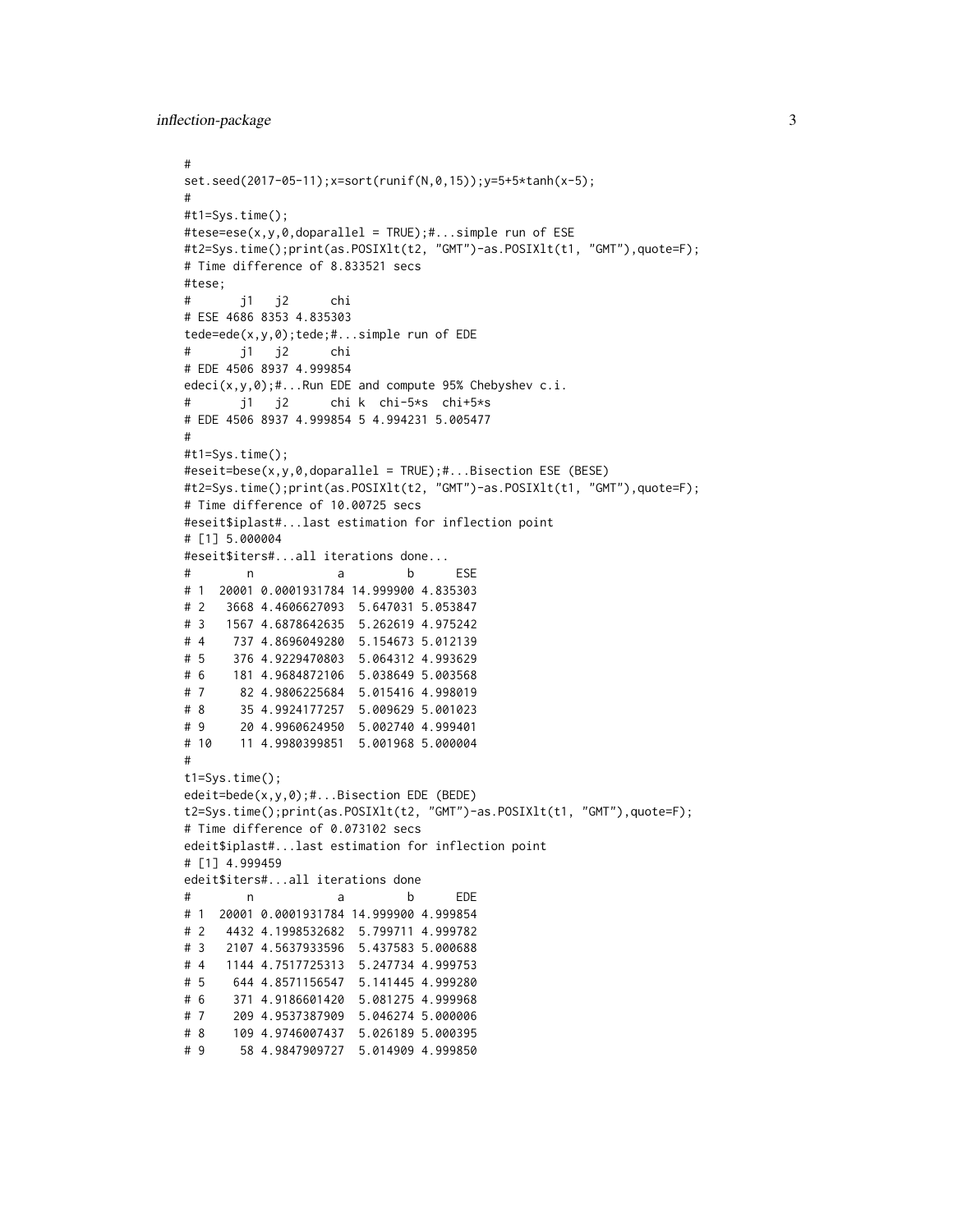```
# 10 31 4.9906087574 5.008346 4.999477
# 11 20 4.9941347516 5.005834 4.999984
# 12 13 4.9962181749 5.002740 4.999479
# 13 10 4.9980399851 5.001968 5.000004
# 14 5 4.9980399851 5.001157 4.999599
# 15 4 4.9980399851 5.000878 4.999459
#t1=Sys.time();
#A=findiplist(x,y,0,doparallel=TRUE);#...Run both ESE & EDE at once...
#t2=Sys.time();print(as.POSIXlt(t2, "GMT")-as.POSIXlt(t1, "GMT"),quote=F);
# Time difference of 8.069601 secs
#A;
# j1 j2 chi
# ESE 4686 8353 4.835303
# EDE 4506 8937 4.999854
#Let's plot some interesting approximately results.
# plot(x,y,type="l",xaxt="n",lwd=2);axis(1,at=seq(0,x[N]));
# lines(c(x[1],x[A[1,2]]),c(y[1],y[A[1,2]]),col="green",lty=2);
# lines(c(x[N],x[A[1,1]]),c(y[N],y[A[1,1]]),col="blue",lty=2);
# lines(c(x[1],x[N]),c(y[1],y[N]),col="black",lty=2);
# abline(v=A[,3],col=c('blue','red'),lty=2);
# points(x[A[1,1:2]],y[A[1,1:2]], type = "p",pch = 19,col="blue",font=2);
# points(x[A[2,1:2]], y[A[2,1:2]], type = "p", pch = 19, col="red", font=2);# text(A[1,3]-0.5,0,expression(chi[S]),font=2,col='blue');
# text(A[2,3]+0.5,0,expression(chi[D]),font=2,col='red');
# grid();
#
###Case II: noisy data
#
set.seed(2017-05-11);x=sort(runif(N,0,15));
r=0.1;y=5+5*tanh(x-5)+rnorm(N,0,0.05);
#
# t1=Sys.time();
# tese=ese(x,y,0,doparallel = TRUE);#...simple run of ESE
# t2=Sys.time();print(as.POSIXlt(t2, "GMT")-as.POSIXlt(t1, "GMT"),quote=F);
# Time difference of 7.692794 secs
#tese;
# j1 j2 chi
# ESE 4496 8470 4.82379
tede=ede(x,y,0);tede;#...simple run of EDE
# j1 j2 chi
# EDE 4496 8737 4.920319
edeci(x,y,0);#...Run EDE and compute 95% Chebyshev c.i.
# j1 j2 chi k chi-5*s chi+5*s
# EDE 4496 8737 4.920319 5 4.670757 5.169881
# t1=Sys.time();
# eseit=bese(x,y,0,doparallel = TRUE);#...Bisection ESE (BESE)
# t2=Sys.time();print(as.POSIXlt(t2, "GMT")-as.POSIXlt(t1, "GMT"),quote=F);
# Time difference of 9.069703 secs
#eseit$iplast#...last estimation for inflection point
# [1] 4.939637
#eseit$iters#...all iterations done...
# n a b ESE
# 1 20001 0.0001931784 14.999900 4.823790
```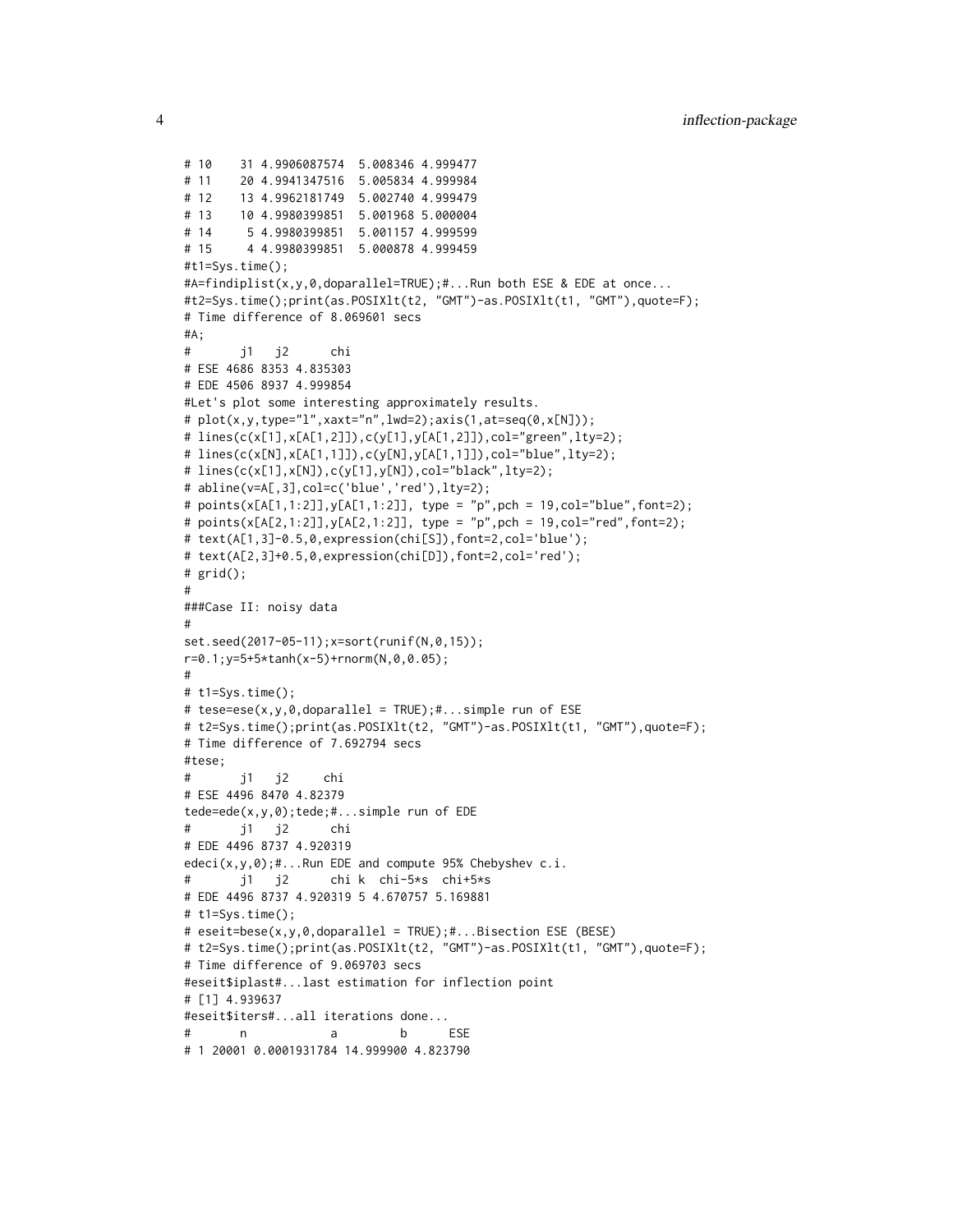```
# 2 3975 4.4058744342 5.714312 5.060093
# 3 1734 4.6071795677 5.190929 4.899054
# 4 742 4.8696448782 5.009629 4.939637
#
t1=Sys.time();
edeit=bede(x,y,0);#...Bisection EDE (BEDE)
t2=Sys.time();print(as.POSIXlt(t2, "GMT")-as.POSIXlt(t1, "GMT"),quote=F);
#Time difference of Time difference of 0.01562595 secs
edeit$iplast#...last estimation for inflection point
# [1] 4.94808
edeit$iters#...all iterations done
# n a b EDE
# 1 20001 0.0001931784 14.999900 4.920319
# 2 4242 4.1818478820 5.714312 4.948080
#
# t1=Sys.time();
# A=findiplist(x,y,0,doparallel=TRUE);#...Run both ESE & EDE at once...
# t2=Sys.time();print(as.POSIXlt(t2, "GMT")-as.POSIXlt(t1, "GMT"),quote=F);
# Time difference of 7.912064 secs
#A;
# j1 j2 chi
# ESE 4496 8470 4.823790
# EDE 4496 8737 4.920319
#
#Let's plot some interesting approximately results.
# plot(x,y,type="l",xaxt="n",lwd=2);axis(1,at=seq(0,x[N]));
# lines(c(x[1],x[A[1,2]]),c(y[1],y[A[1,2]]),col="green",lty=2);
# lines(c(x[N],x[A[1,1]]),c(y[N],y[A[1,1]]),col="blue",lty=2);
# lines(c(x[1],x[N]),c(y[1],y[N]),col="black",lty=2);
# abline(v=A[,3],col=c('blue','red'),lty=2);
# points(x[A[1,1:2]],y[A[1,1:2]], type = "p",pch = 19,col="blue",font=2);
# points(x[A[2,1:2]],y[A[2,1:2]], type = "p",pch = 19,col="red",font=2);
# text(A[1,3]-0.5,0,expression(chi[S]),font=2,col='blue');
# text(A[2,3]+0.5,0,expression(chi[D]),font=2,col='red');
# grid();
#Close device
#dev.off();
#
```
<span id="page-4-1"></span>bede *Bisection Extremum Distance Estimator Method*

#### Description

It iterates in a way similar to the well known bisection method in root finding, with the only exception that our  $[a_n, b_n]$  intervals contain the inflection point now and the rule for choosing them follows definitions and Lemmas of [1], [2].

#### Usage

bede(x, y, index)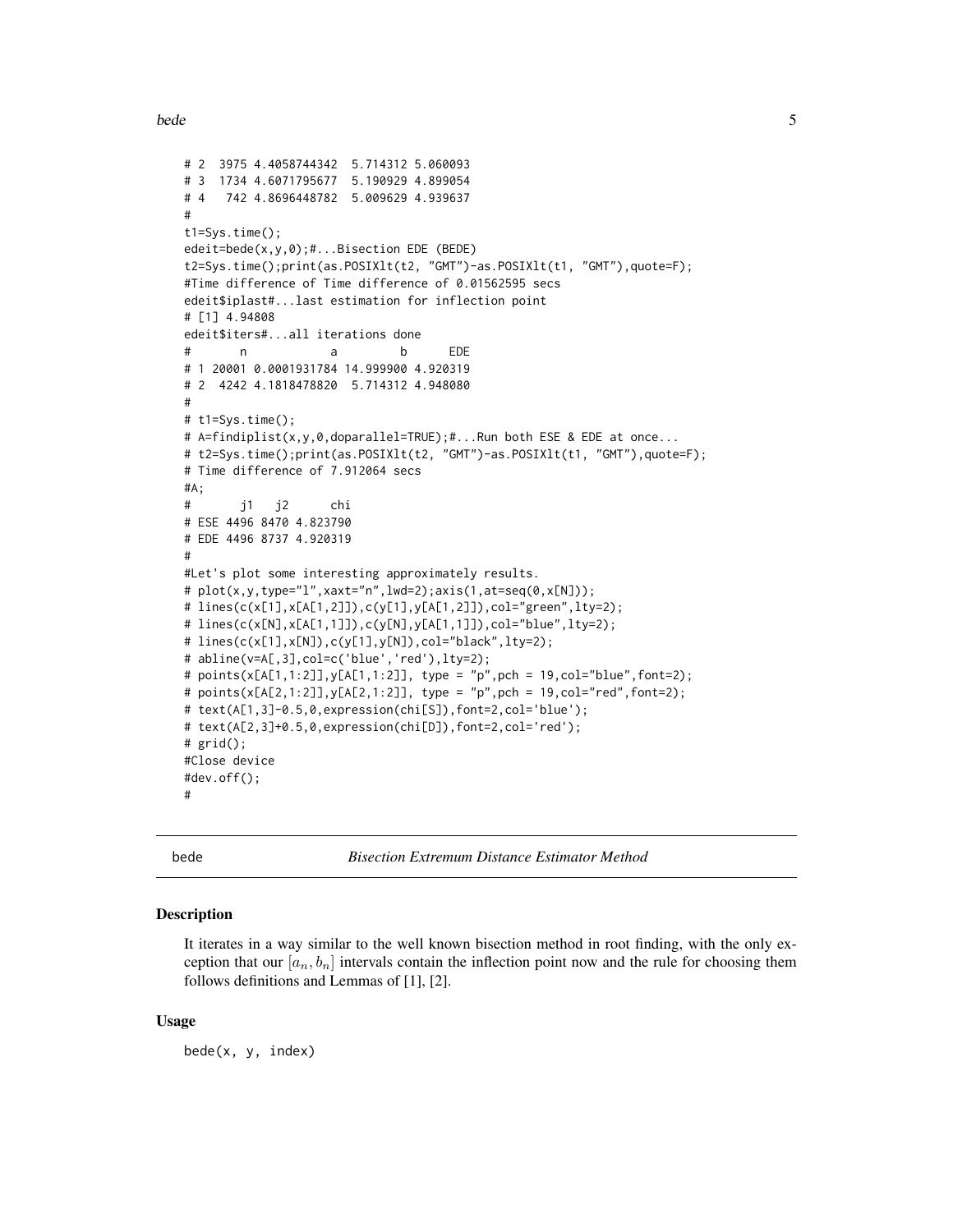#### <span id="page-5-0"></span>Arguments

| X.    | The numeric vector of x-abscissas, must be of length at least 4.                  |
|-------|-----------------------------------------------------------------------------------|
| V     | The numeric vector of the noisy or not y-ordinates, must be of length at least 4. |
| index | If data is convex/concave then index= $0$                                         |
|       | If data is concave/convex then index=1                                            |

## Details

It is the fastest solution for very large data sets, over one million rows.

## Value

It returns a list of two elements:

| iplast | the last EDE estimation that was found                                                                                                                                                   |
|--------|------------------------------------------------------------------------------------------------------------------------------------------------------------------------------------------|
| iters  | a matrix with 4 columns ("n", "a", "b", "EDE") that give the number of x-y pairs<br>used at each iteration, the [a,b] range where we searched and the EDE estimated<br>inflection point. |

#### Author(s)

Demetris T. Christopoulos

#### References

[1]Demetris T. Christopoulos, Developing methods for identifying the inflection point of a convex/ concave curve. arXiv:1206.5478v2 [math.NA], <https://arxiv.org/pdf/1206.5478v2.pdf>, 2014 [2]Demetris T. Christopoulos, On the efficient identification of an inflection point,International Journal of Mathematics and Scientific Computing,(ISSN: 2231-5330), vol. 6(1), [https://www.](https://www.researchgate.net/publication/304557351) [researchgate.net/publication/304557351](https://www.researchgate.net/publication/304557351), 2016

## See Also

See also the simple version [ede](#page-7-1), [edeci](#page-9-1) and iterations plot using [findipiterplot](#page-12-1).

```
#
#Fisher-pry model with heavy noise, unequal spaces
#and 1 million cases:
N=10^{6}+1;set.seed(2017-05-11);x=sort(runif(N,0,10));y=5+5*tanh(x-5)+runif(N,-1,1);
#
ptm <- proc.time()
tede=ede(x,y,0);tede;proc.time() - ptm
# j1 j2 chi
# EDE 351061 648080 4.997139
# user system elapsed
# 0.02 0.02 0.05
```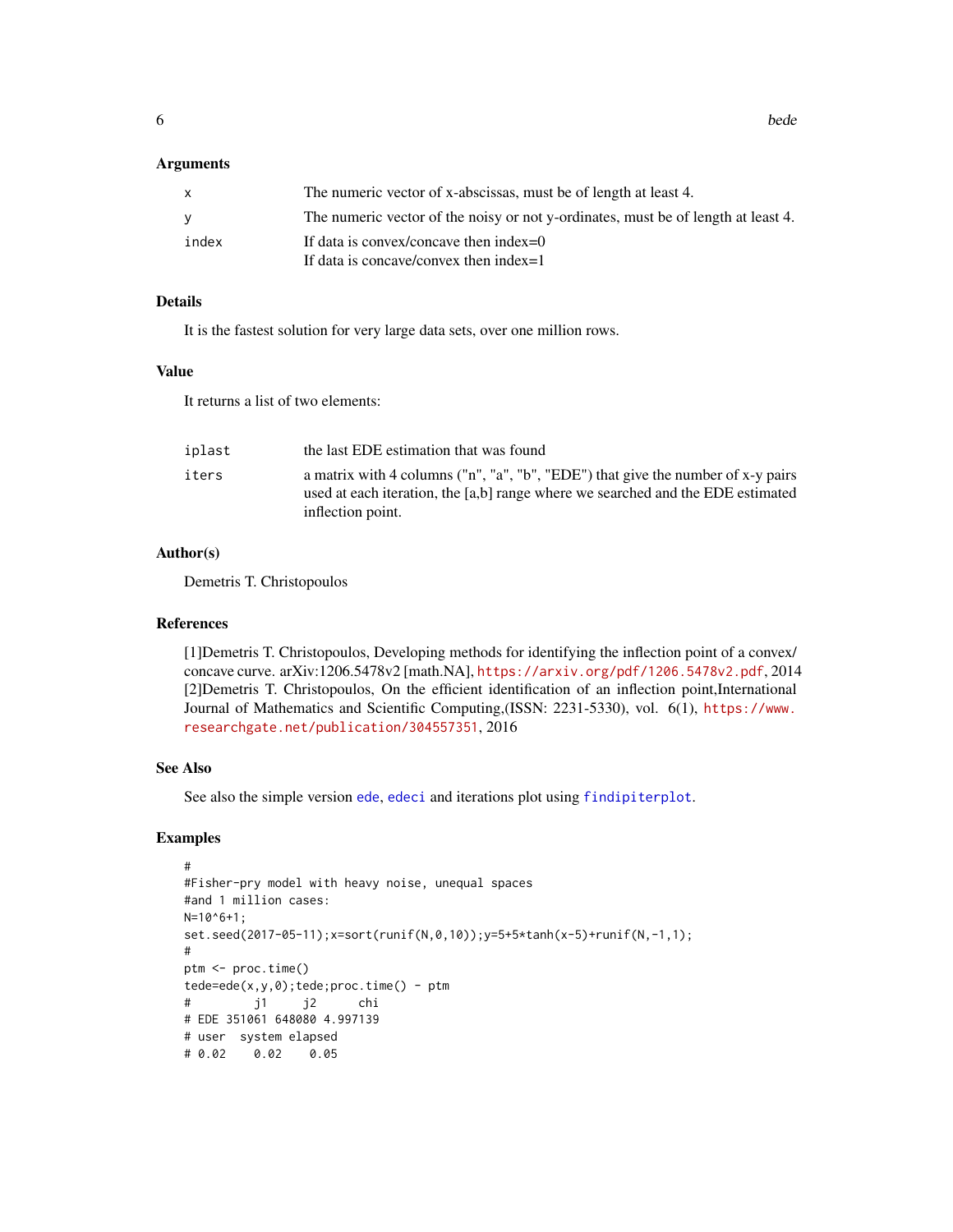<span id="page-6-0"></span>#

## <span id="page-6-1"></span>bese *Bisection Extremum Surface Estimator Method*

## Description

It iterates in a way similar to the well known bisection method in root finding, with the only exception that our  $[a_n, b_n]$  intervals contain the inflection point now and the rule for choosing them follows definitions and Lemmas of [1], [2]. It uses parallel computing under user request.

#### Usage

 $bese(x, y, index, doparallel = FALSE)$ 

## Arguments

| X          | The numeric vector of x-abscissas, must be of length at least 4.                                                                    |
|------------|-------------------------------------------------------------------------------------------------------------------------------------|
| y          | The numeric vector of the noisy or not y-ordinates, must be of length at least 4.                                                   |
| index      | If data is convex/concave then index= $0$<br>If data is concave/convex then index=1                                                 |
| doparallel | If doparallel=TRUE then parallel computing is applied, based on the available<br>workers of current machine (default value = FALSE) |

## Details

This function is suitable for making a 'fine tuning' while searching for inflection point. For very large data sets it is better using first EDE method, see [ede](#page-7-1). Then we apply BESE at a smaller range.

## Value

t returns a list of two elements:

| iplast | the last estimation found                                                                                                                                                                |
|--------|------------------------------------------------------------------------------------------------------------------------------------------------------------------------------------------|
| iters  | a matrix with 4 columns ("n", "a", "b", "ESE") that give the number of x-y pairs<br>used at each iteration, the [a,b] range where we searched and the ESE estimated<br>inflection point. |

## Note

Parallel computing was added in version 1.3

## Author(s)

Demetris T. Christopoulos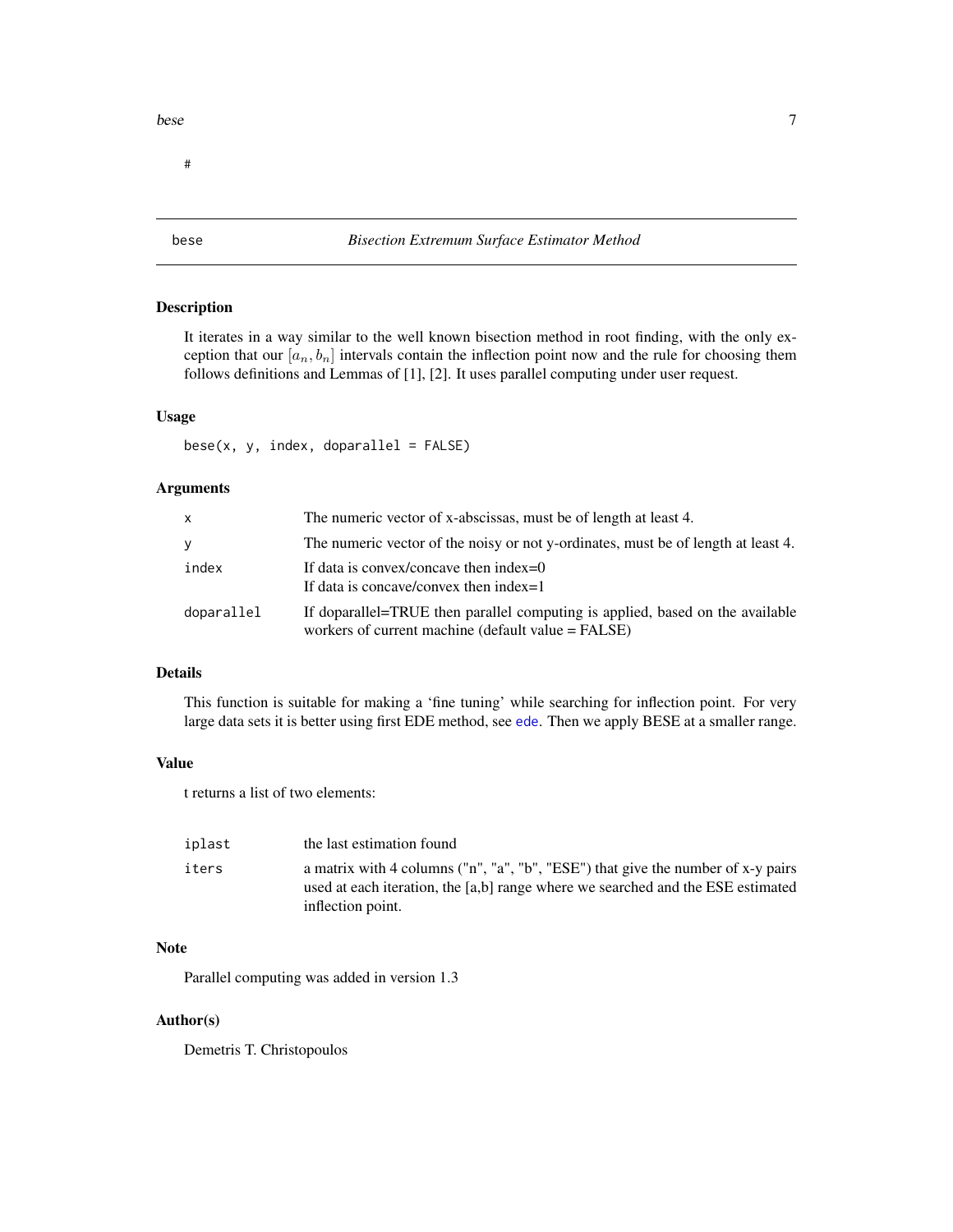## <span id="page-7-0"></span>References

[1]Demetris T. Christopoulos, Developing methods for identifying the inflection point of a convex/ concave curve. arXiv:1206.5478v2 [math.NA], <https://arxiv.org/pdf/1206.5478v2.pdf>, 2014 [2]Demetris T. Christopoulos, On the efficient identification of an inflection point,International Journal of Mathematics and Scientific Computing,(ISSN: 2231-5330), vol. 6(1), [https://www.](https://www.researchgate.net/publication/304557351) [researchgate.net/publication/304557351](https://www.researchgate.net/publication/304557351), 2016

## See Also

See also the simple version [ese](#page-11-1) and iterations plot using [findipiterplot](#page-12-1).

#### Examples

```
#Fisher-pry model with noise and 50k cases:
N=5*10^4+1;
set.seed(2017-05-11);x=seq(0, 15, length.out = N); y=5+5*tanh(x-5)+runit(N, -0.25, 0.25);#We first run BEDE to find a smaller neighborhood for inflection point
iters=bede(x,y,0)$iters;
iters;
#Now we find last interval
ab=apply(iters[dim(iters)[1],c('a','b')],2,function(xx,x){which(x==xx)},x);ab;
#Apply BESE to that
eseit=bese(x[ab[1]:ab[2]],y[ab[1]:ab[2]],0)
eseit$iplast
eseit$iters
#Or apply directly to data with doparallel=TRUE
#
#t1=Sys.time();
#eseit=bese(x,y,0,doparallel = TRUE);#...Bisection ESE (BESE)
#t2=Sys.time();print(as.POSIXlt(t2, "GMT")-as.POSIXlt(t1, "GMT"),quote=F);
# Time difference of 56.14608 secs
#eseit$iplast#...last estimation for inflection point
# [1] 5.0241
#eseit$iters#...all iterations done...
# n a b ESE
# 1 50001 0.0000 15.0000 4.81740
# 2 9375 4.4721 5.6505 5.06130
# 3 3929 4.7007 5.2758 4.98825
# 4 1918 4.8654 5.1828 5.02410
#Better accuracy, slightly more time, provided that there exist multi cores.
#plot(eseit$iters$ESE,type='b');abline(h=5,col='blue',lwd=3)
#
```
<span id="page-7-1"></span>ede *The Extremum Distance Estimator (EDE) for Finding the Inflection Point of a Convex/Concave Curve*

#### Description

Implementation of EDE method as defined in [1] and [2] by giving a simple output of the method.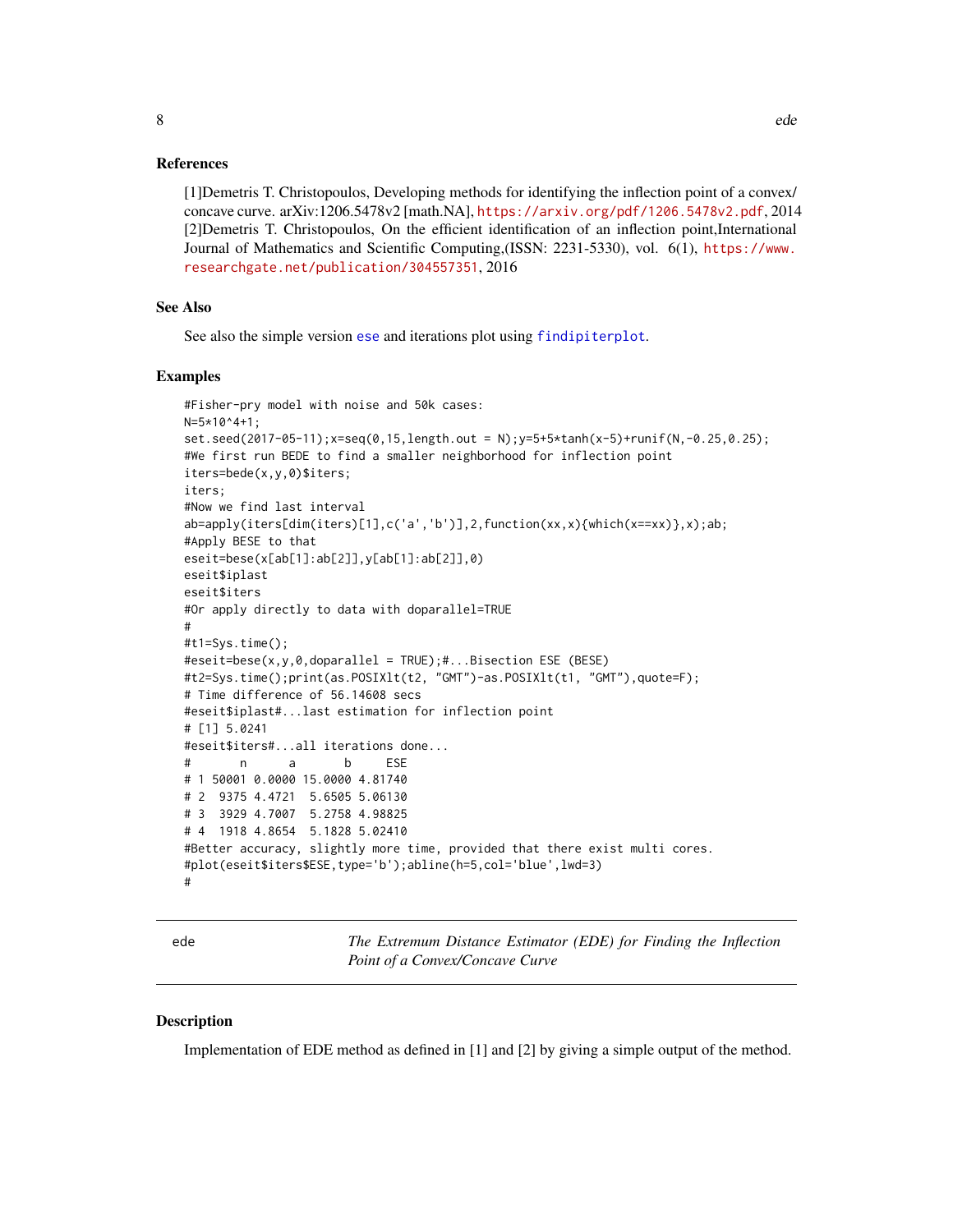<span id="page-8-0"></span>ede 1988 et 1988 et 1988 et 1988 et 1988 et 1988 et 1988 et 1988 et 1988 et 1989 et 1988 et 1989 et 1989 et 19

## Usage

ede(x, y, index)

## Arguments

| x     | The numeric vector of x-abscissas, must be of length at least 4.                    |
|-------|-------------------------------------------------------------------------------------|
| v     | The numeric vector of the noisy or not y-ordinates, must be of length at least 4.   |
| index | If data is convex/concave then index= $0$<br>If data is concave/convex then index=1 |

## Details

We also obtain the  $x_{F_1}, x_{F_2}$  points, see [1], [2].

## Value

A matrix of size 1 x 3 is returned with elements:

| A(1,1)= $i_1$    | The index $i_F$ , for EDE method                           |
|------------------|------------------------------------------------------------|
| A(1,2)= $i_1$    | The index $j_{F_2}$ for EDE method                         |
| A(1,3)= $\chi_D$ | The Extremum Distance Estimator (EDE) for inflection point |

## Note

This function is for real big data sets, more than one million rows. It is the fastest available method, see [2] for comparison to other methods.

### Author(s)

Demetris T. Christopoulos

## References

[1]Demetris T. Christopoulos, Developing methods for identifying the inflection point of a convex/ concave curve. arXiv:1206.5478v2 [math.NA], <https://arxiv.org/pdf/1206.5478v2.pdf>, 2014 [2]Demetris T. Christopoulos, On the efficient identification of an inflection point,International Journal of Mathematics and Scientific Computing,(ISSN: 2231-5330), vol. 6(1), [https://www.](https://www.researchgate.net/publication/304557351) [researchgate.net/publication/304557351](https://www.researchgate.net/publication/304557351), 2016

## See Also

See also the iterative version [bede](#page-4-1) and iterations plot using [findipiterplot](#page-12-1).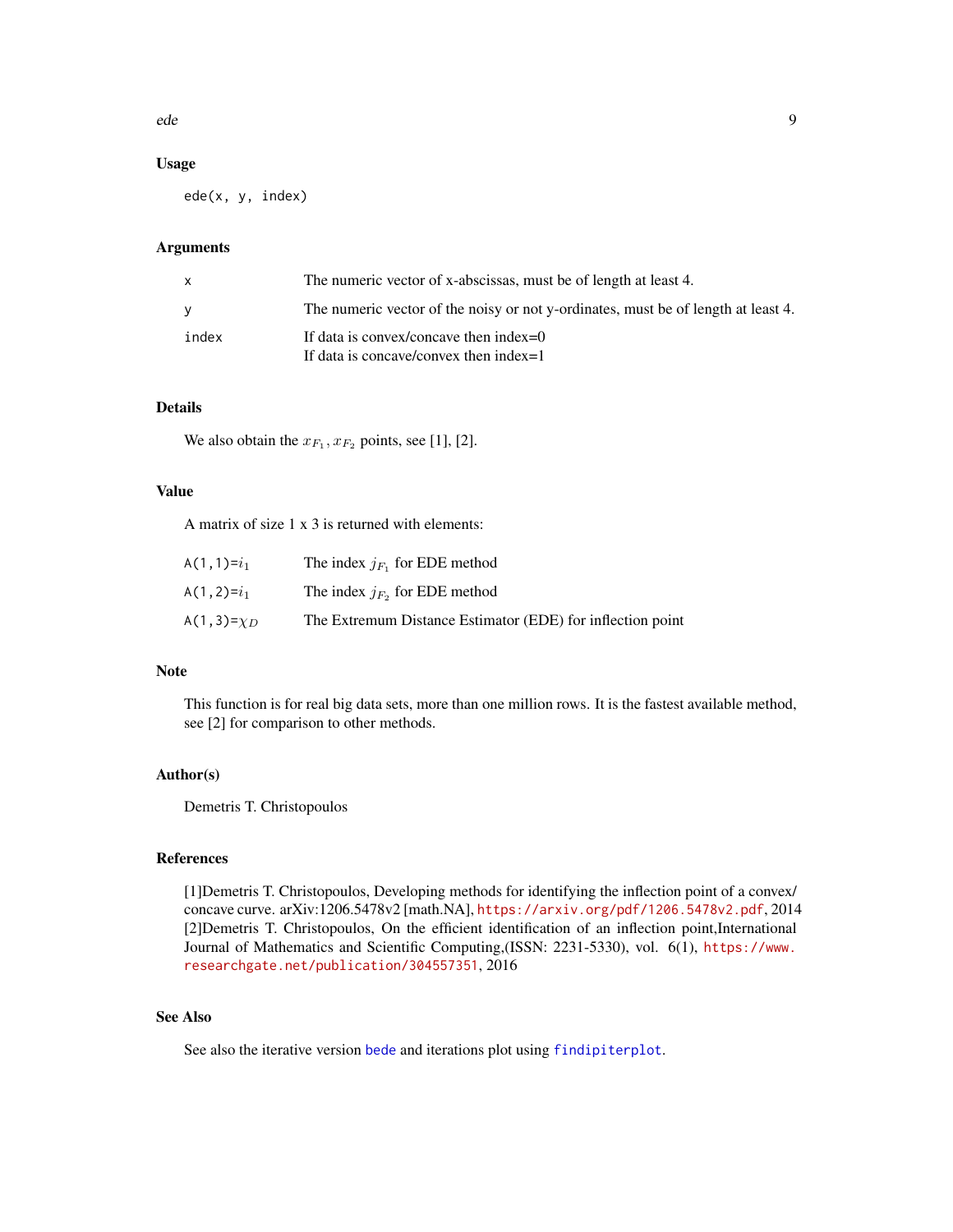<span id="page-9-0"></span>10 edeciments and the contract of the contract of the contract of the contract of the contract of the contract of the contract of the contract of the contract of the contract of the contract of the contract of the contract

#### Examples

```
#
#Fisher-pry model with heavy noise, unequal spaces
#and 1 million cases:
N=10^{6}+1;
set.seed(2017-05-11);x=sort(runif(N,0,10));y=5+5*tanh(x-5)+runif(N,-1,1);
#
ptm <- proc.time()
tede=ede(x,y,\emptyset);tede;proc.time() - ptm# j1 j2 chi
# EDE 351061 648080 4.997139
# user system elapsed
# 0.01 0.00 0.01
#
```
<span id="page-9-1"></span>edeci *An Improved Version of EDE that Provides Us with a Chebyshev Confidence Interval for Inflection Point*

## Description

It computes except from the common EDE output the Chebyshev confidence interval based on Chebyshev inequality.

#### Usage

 $edeci(x, y, index, k = 5)$ 

## Arguments

| <b>X</b> | The numeric vector of x-abscissas, must be of length at least 4.                                                                       |
|----------|----------------------------------------------------------------------------------------------------------------------------------------|
| ۷        | The numeric vector of the noisy or not y-ordinates, must be of length at least 4.                                                      |
| index    | If data is convex/concave then index= $0$<br>If data is concave/convex then index=1                                                    |
| k        | According to Chebyshev's inequality we find a relevant Chebyshev confidence<br>interval of the form $[\mu - k \sigma, \mu + k \sigma]$ |

## Details

We define as Chebyshev confidence interval the

$$
[\mu - k \sigma, \mu + k \sigma]
$$

where usually k=5 because it corresponds to 96%, while an estimator of  $\sigma$  is given by  $s_D$ , see Eq. (29) of [2]:

$$
s_D^2 = \frac{1}{2} s^2 = \frac{1}{2} \sum_{i=1}^n \left( \frac{y_i - y_{i-1}}{2} \right)^2
$$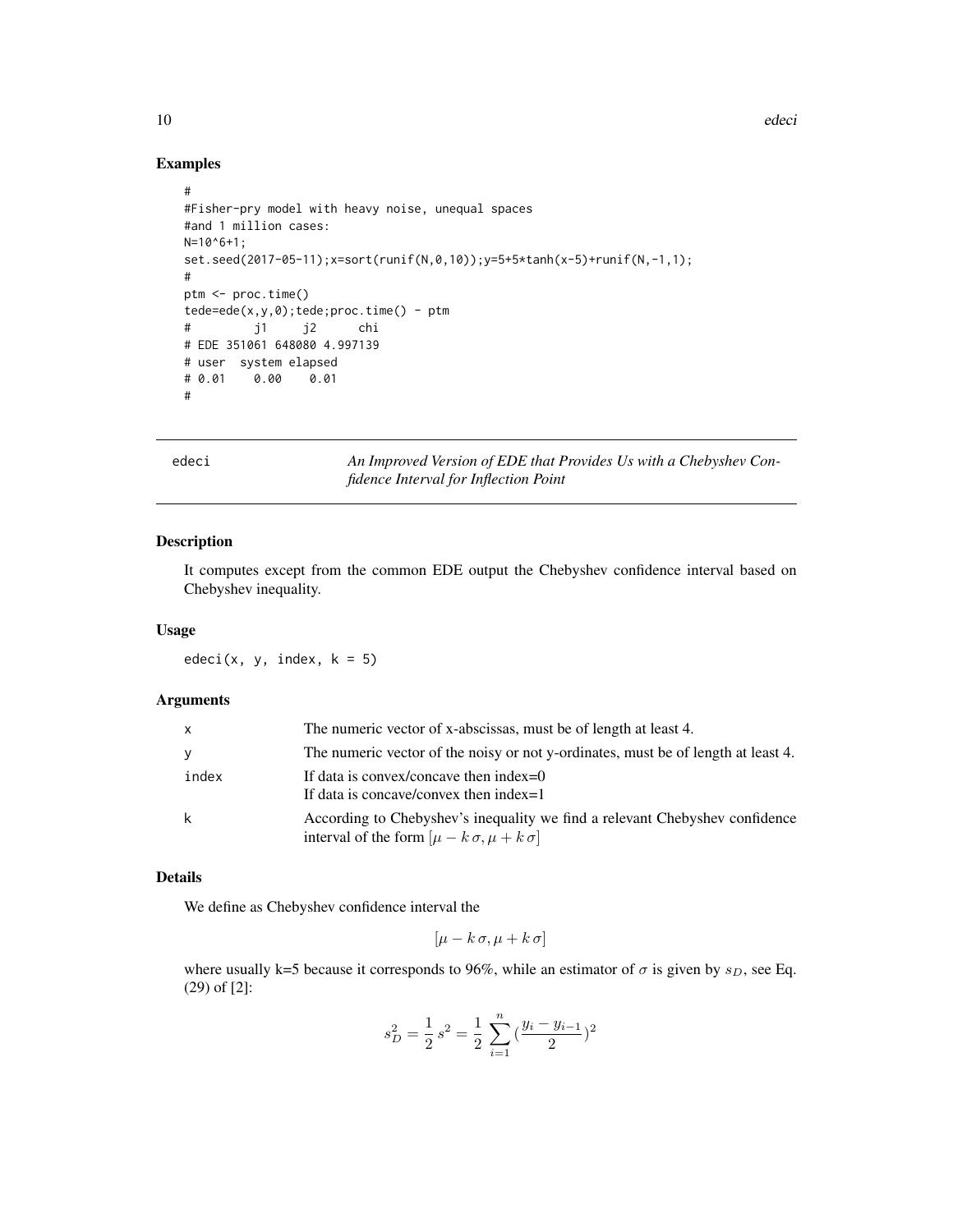<span id="page-10-0"></span>edeci ili alta este edeci altre a sulla sulla sulla sulla sulla sulla sulla sulla sulla sulla sulla sulla sull

## Value

A one row matrix with elements the output of EDE, the given k and the Chebyshev c.i.

## Note

This function works better if the noise is of a "zig-zag"" pattern, see [1].

#### Author(s)

Demetris T. Christopoulos

## References

[1]Demetris T. Christopoulos, On the efficient identification of an inflection point,International Journal of Mathematics and Scientific Computing,(ISSN: 2231-5330), vol. 6(1), [https://www.](https://www.researchgate.net/publication/304557351) [researchgate.net/publication/304557351](https://www.researchgate.net/publication/304557351), 2016

## See Also

See also the simple [ede](#page-7-1) and iterative version [bede](#page-4-1).

```
#
#Gompertz model with noise, unequal spaces
#and 1 million cases:
N=10^{6}+1;set.seed(2017-05-11);x=sort(runif(N,0,10));y=10*exp(-exp(5)*exp(-x))+runif(N,-0.05,0.05);
#EDE one time only
ede(x,y,0)
# j1 j2 chi
# EDE 372064 720616 5.465584
#Not so close to the exact point
#Let's reduce the size using BEDE
iters=bede(x,y,0)$iters;iters;
# n a b EDE
# 1 1000001 2.273591e-05 9.999994 5.465584
# 2 348553 4.237734e+00 6.017385 5.127559
# 3 177899 4.573986e+00 5.499655 5.036821
#Now we choose last interval, in order for EDE to be applicable on next run
ab=apply(iters[dim(iters)[1]-1,c('a','b')],2,function(xx,x){which(x==xx)},x);ab;
# a b
# 423480 601378
#Apply edeci...
edeci(x[ab[1]:ab[2]],y[ab[1]:ab[2]],0)
# j1 j2 chi k chi-5*s chi+5*s
# EDE 33355 126329 5.036821 5 4.892156 5.181485
#Very close to the true inflection point.
#
```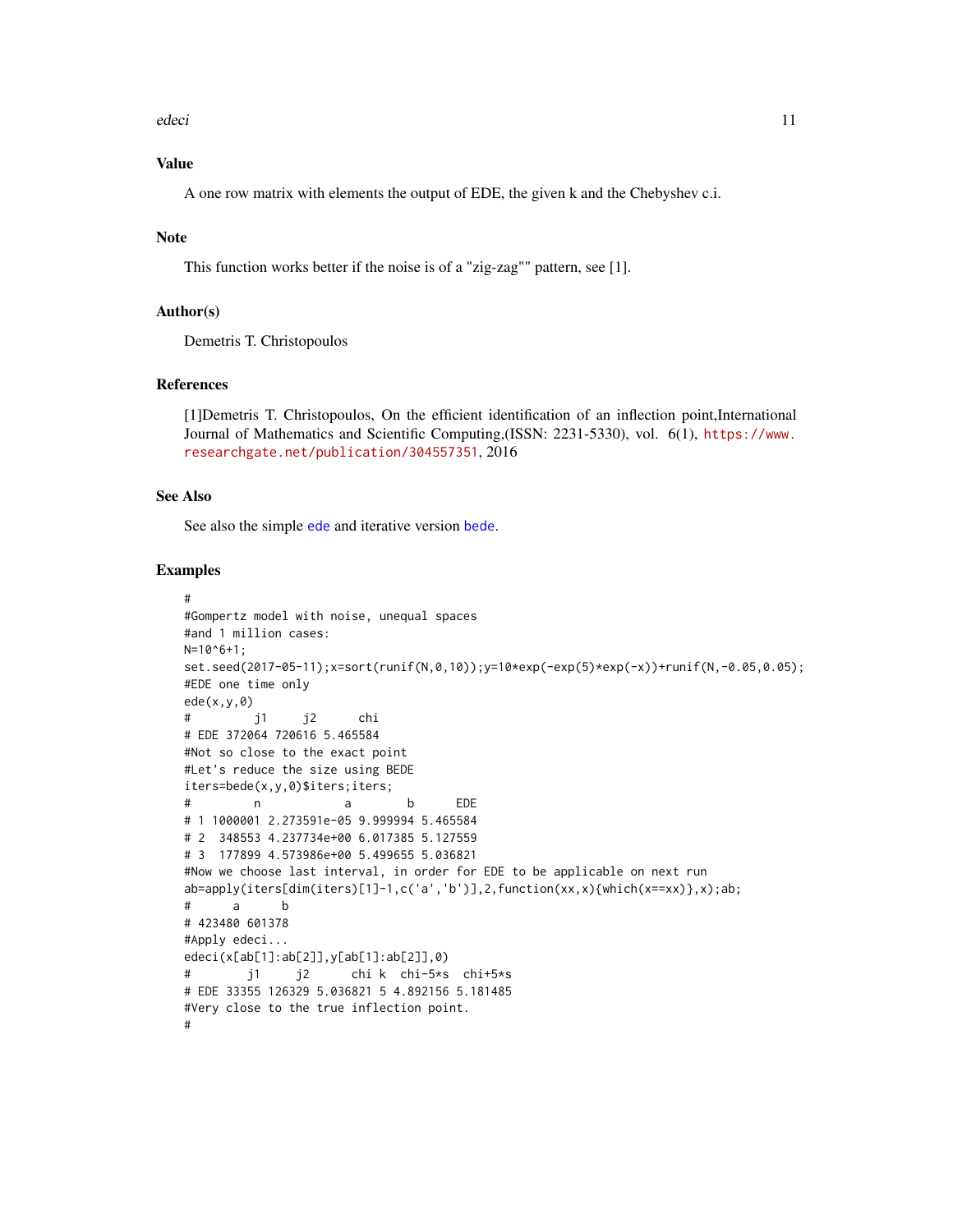<span id="page-11-1"></span><span id="page-11-0"></span>ese *The Extremum Surface Estimator (ESE) for Finding the Inflection Point of a Convex/Concave Curve*

## Description

Implementation of ESE method as defined in [1] and [2] by giving a simple output of the method. Use of parallel computing under user request.

#### Usage

 $e$ se(x, y, index, doparallel = FALSE)

#### Arguments

| X          | The numeric vector of x-abscissas, must be of length at least 4.                                                                    |
|------------|-------------------------------------------------------------------------------------------------------------------------------------|
| y          | The numeric vector of the noisy or not y-ordinates, must be of length at least 4.                                                   |
| index      | If data is convex/concave then index= $0$<br>If data is concave/convex then index=1                                                 |
| doparallel | If doparallel=TRUE then parallel computing is applied, based on the available<br>workers of current machine (default value = FALSE) |

## Details

If data is from an unknown function and without noise then we can find the inflection point by a way similar to bisection method way for root finding. If data is noisy, then we have two consistent estimators of the trapezoidal estimated inflection point, i.e. we consistently estimate what we could find by computing the relevant areas with elementary trapezoids. This method is not so fast as [ede](#page-7-1) but it can be used for a fine-tuning of the result returned be EDE.

## Value

A matrix of size 1 x 3 is returned with elements:

| A(1,1)= $i_1$      | The index <i>j</i> -right for ESE method                  |
|--------------------|-----------------------------------------------------------|
| A(1,2)= $i_2$      | The index <i>i</i> -left for ESE method                   |
| A(1,3)= $\chi_{S}$ | The Extremum Surface Estimator (ESE) for inflection point |

## Note

Use doparallel=TRUE option when you have relative large data sets (N>2000).

For large data sets (one million rows) it is better to use first [ede](#page-7-1) or [bede](#page-4-1) in order to locate a smaller neighbourhood of the inflection point. Then ese gives a better estimation, since it uses surfaces and not distances from total chord.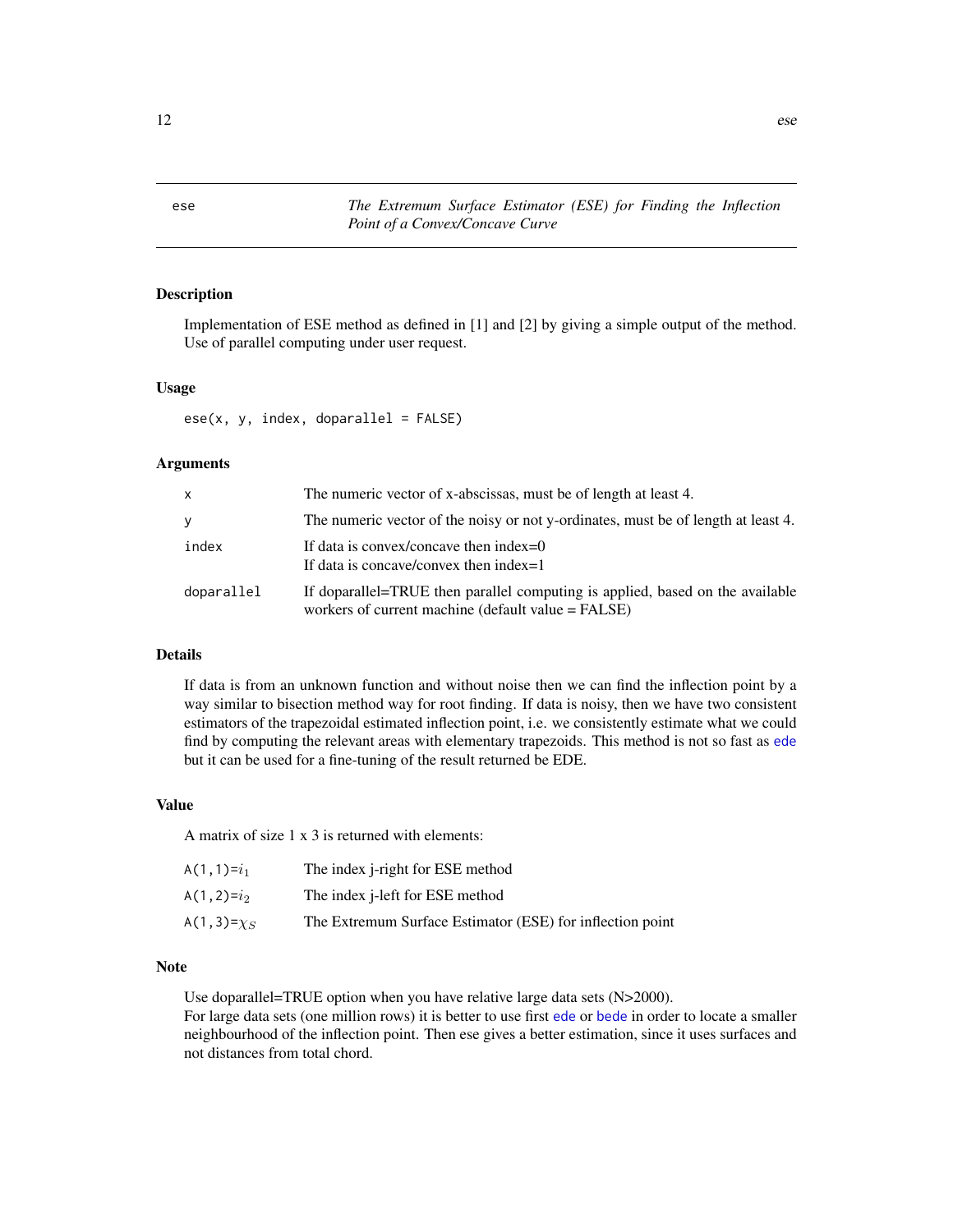## <span id="page-12-0"></span>findipiterplot that the contract of the contract of the contract of the contract of the contract of the contract of the contract of the contract of the contract of the contract of the contract of the contract of the contra

## Author(s)

Demetris T. Christopoulos

## References

[1]Demetris T. Christopoulos, Developing methods for identifying the inflection point of a convex/ concave curve. arXiv:1206.5478v2 [math.NA], <https://arxiv.org/pdf/1206.5478v2.pdf>, 2014 [2]Demetris T. Christopoulos, On the efficient identification of an inflection point,International Journal of Mathematics and Scientific Computing,(ISSN: 2231-5330), vol. 6(1), [https://www.](https://www.researchgate.net/publication/304557351) [researchgate.net/publication/304557351](https://www.researchgate.net/publication/304557351), 2016

## See Also

See also the iterative version [bese](#page-6-1) and iterations plot using [findipiterplot](#page-12-1).

```
#
#
#Fisher-pry model with heavy noise and unequal spaces, relative large data set:
#N=20001;
#set.seed(2017-05-11);x=sort(runif(N,0,10));y=5+5*tanh(x-5)+runif(N,-1,1);
#plot(x,y,type='l',ylab=expression(5+5*tanh(x-5)+epsilon[i]))
#
#t1=Sys.time();
#tese=ese(x,y,0, doparallel = TRUE);#t2=Sys.time();print(as.POSIXlt(t2, "GMT")-as.POSIXlt(t1, "GMT"),quote=F);
#Time difference of 7.641404 secs
#tese;abline(v=tese[3],col='blue')
# j1 j2 chi
# ESE 7559 12790 5.078434
#Compare with serial version (don't run):
#
# t1=Sys.time();
# tese=ese(x,y,0, doparallel = FALSE);# t2=Sys.time();print(as.POSIXlt(t2, "GMT")-as.POSIXlt(t1, "GMT"),quote=F);
# #Time difference of 24.24364 secs
# tese;
# j1 j2 chi
# ESE 7559 12790 5.078434
#
```
<span id="page-12-1"></span>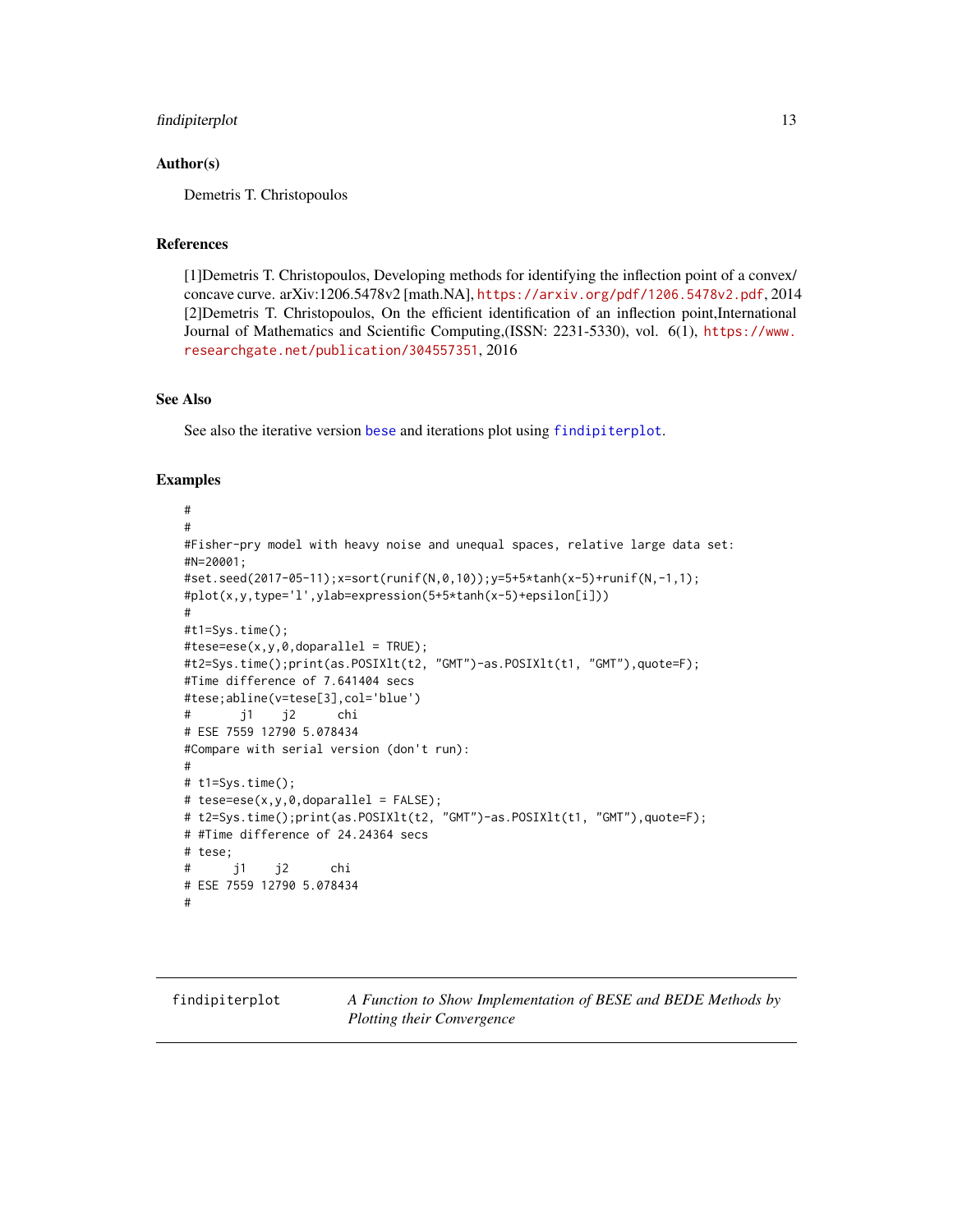## Description

We apply the BESE and BEDE methods, we plot results showing the bisection like convergence to the true inflection point. One pdf plot is created for BESE and another one for BEDE. If it is possible, then we compute 95% confidence intervals for the results. Parallel computing also available under user request.

## Usage

```
findipiterplot(x, y, index, plots = TRUE, ci = FALSE, doparallel = FALSE)
```
#### Arguments

| $\mathsf{x}$ | The numeric vector of x-abscissas, must be of length at least 4.                                                                    |
|--------------|-------------------------------------------------------------------------------------------------------------------------------------|
| У            | The numeric vector of the noisy or not y-ordinates                                                                                  |
| index        | If data is convex/concave then index=0<br>If data is concave/convex then index=1                                                    |
| plots        | When plots=TRUE the plot commands are executed (default value $=$ TRUE)                                                             |
| ci           | When ci=TRUE the 95% confidence intervals are computed, if sufficient results<br>are available (default value $=$ FALSE)            |
| doparallel   | If doparallel=TRUE then parallel computing is applied, based on the available<br>workers of current machine (default value = FALSE) |

## Details

It applies iteratively when that is theoretically allowable the methods ESE, EDE, stores all useful results and according to the input computes 95% confidence intervals and plots the two sequences (BESE, BEDE). Useful for a graphical investigation of the inflection point.

## Value

| ans\$first   | The output of first run for ESE and EDE methods                                          |
|--------------|------------------------------------------------------------------------------------------|
| ans\$BESE    | The vector of BESE iterations                                                            |
| ans\$BEDE    | The vector of BEDE iterations                                                            |
| ans\$aesmout | Mean, Std Deviation and 95 % confidence interval for all BESE iterations, if<br>possible |
| ans\$aedmout | Mean, Std Deviation and 95 % confidence interval for all BEDE iterations, if<br>possible |
| ans\$xysl    | A list of xy data frames containing the data used for every ESE iteration                |
| ans\$xydl    | A list of xy data frames containing the data used for every EDE iteration                |

## Note

Non direct methods have been removed in version 1.3 due to their limited functionality.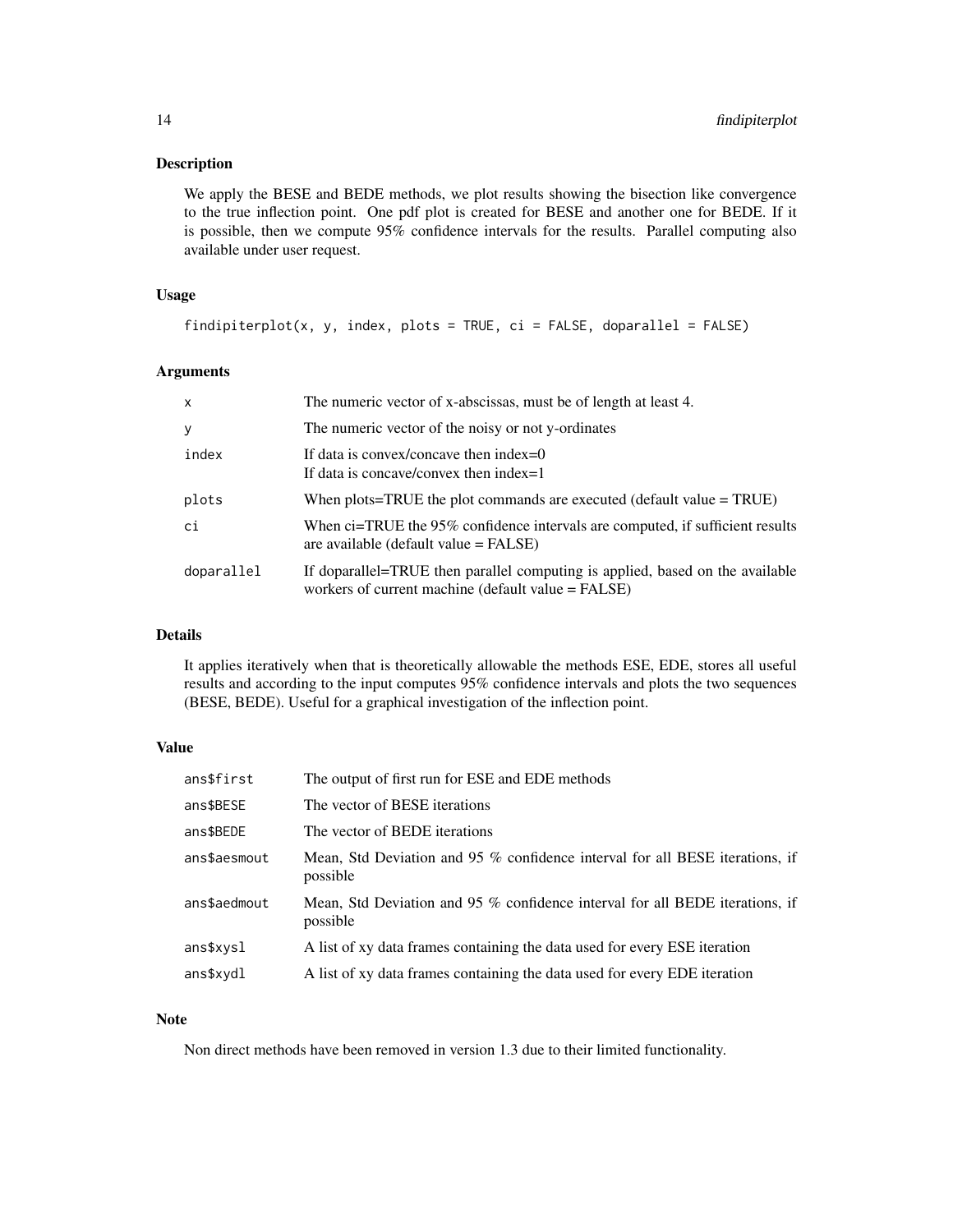#### <span id="page-14-0"></span>findipiterplot 15

## Author(s)

Demetris T. Christopoulos

#### References

[1]Demetris T. Christopoulos, Developing methods for identifying the inflection point of a convex/ concave curve. arXiv:1206.5478v2 [math.NA], <https://arxiv.org/pdf/1206.5478v2.pdf>, 2014 [2]Demetris T. Christopoulos, On the efficient identification of an inflection point,International Journal of Mathematics and Scientific Computing,(ISSN: 2231-5330), vol. 6(1), [https://www.](https://www.researchgate.net/publication/304557351) [researchgate.net/publication/304557351](https://www.researchgate.net/publication/304557351), 2016

#### See Also

See also [bese](#page-6-1) and [bede](#page-4-1).

```
#
#Lets create some convex/concave data based on the Fisher-Pry model, without noise
f = function(x){5+5*tanh(x-5)}; xa=0; xb=15;set.seed(12345);x=sort(runif(5001,xa,xb));y=f(x);
#
t1=Sys.time();
a<-findipiterplot(x,y,0,TRUE,TRUE,FALSE);
t2=Sys.time();print(as.POSIXlt(t2, "GMT")-as.POSIXlt(t1, "GMT"),quote=F);
#Time difference of 2.692897 secs
#Lets see available results
ls(a)# [1] "aedmout" "aesmout" "BEDE" "BESE" "first" "xydl" "xysl"
a$first;#Show first solution
      i1 i2 chi_S,D
# ESE 1128 2072 4.835633
# EDE 1091 2221 4.999979
a$BESE;#Show ESE iterations
# 1 2 3 4 5 6 7 8
# ESE iterations 4.835633 5.054775 4.978086 5.011331 4.993876 5.003637 4.998145 4.999782
a$BEDE;#Show EDE iterations
# 1 2 3 4 5 6 7 8
# EDE iterations 4.999979 4.996327 4.997657 5.001511 4.996464 5.000629 4.999149 4.999885
# 9 10
# 5.000082 4.999782
a$aesmout;#Statistics and 95%c c.i. for ESE
# mean sdev 95%(l) 95%(r)
# ESE method 4.984408 0.0640699 4.930844 5.037972
a$aedmout;#Statistics and 95%c c.i. for EDE
# mean sdev 95%(l) 95%(r)
# EDE method 4.999146 0.001753223 4.997892 5.0004
#
#Look how bisection based method (BESE) converges in 8 steps...
#
lapply(a$xysl,summary);
```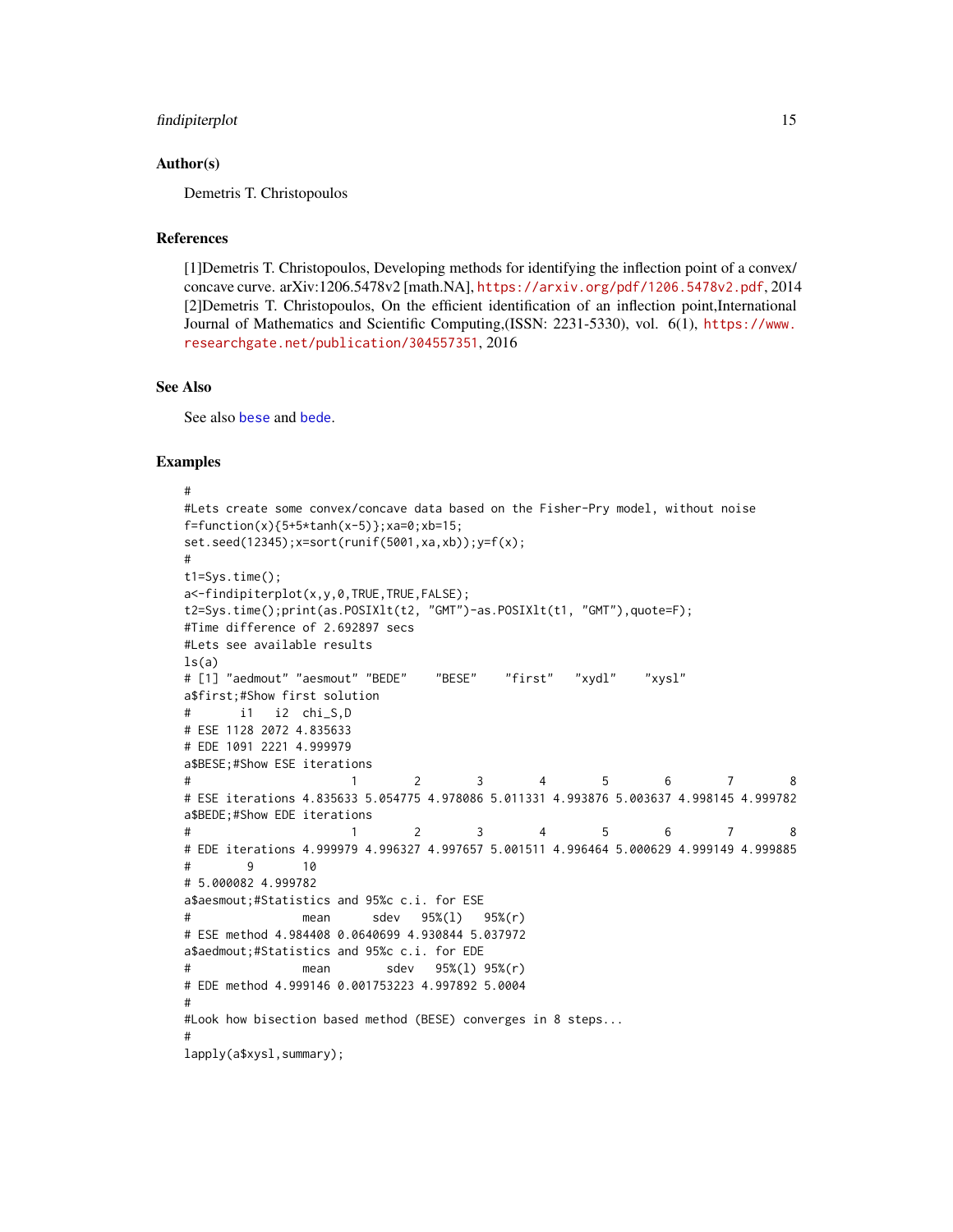<span id="page-15-0"></span>16 findipl

```
# [[1]]
# x y
# Min. : 0.006405 Min. : 0.00046
# 1st Qu.: 3.802278 1st Qu.: 0.83521
# Median : 7.583006 Median : 9.94325
# Mean : 7.504537
# 3rd Qu.:11.240944 3rd Qu.: 9.99996
# Max. :14.994895 Max. :10.00000
#
#...
#
#
# [[8]]
# x y
# Min. :4.978 Min. :4.891
# 1st Qu.:4.988 1st Qu.:4.938
# Median :5.004 Median :5.018
# Mean :4.999 Mean :4.997
# 3rd Qu.:5.009 3rd Qu.:5.043
# Max. :5.018 Max. :5.090
#
# and BEDE in 10 steps:
#
lapply(a$xydl,summary)
# [[1]]
# x y
# Min. : 0.006405 Min. : 0.00046
# 1st Qu.: 3.802278 1st Qu.: 0.83521
# Median : 7.583006
# Mean : 7.504537 Mean : 6.68942
# 3rd Qu.:11.240944 3rd Qu.: 9.99996
# Max. :14.994895 Max. :10.00000
#
# . . .
#
# [[10]]
# x y
# Min. :4.982 Min. :4.911
# 1st Qu.:4.993 1st Qu.:4.965
# Median :5.004 Median :5.019
# Mean :5.001 Mean :5.007
# 3rd Qu.:5.009 3rd Qu.:5.045
# Max. :5.018 Max. :5.090
#
# See also the pdf plots 'ese_iterations.pdf' and 'ede_iterations.pdf'
```
findipl *Finds the s-Left and s-Right for a Given Internal Point x[j]*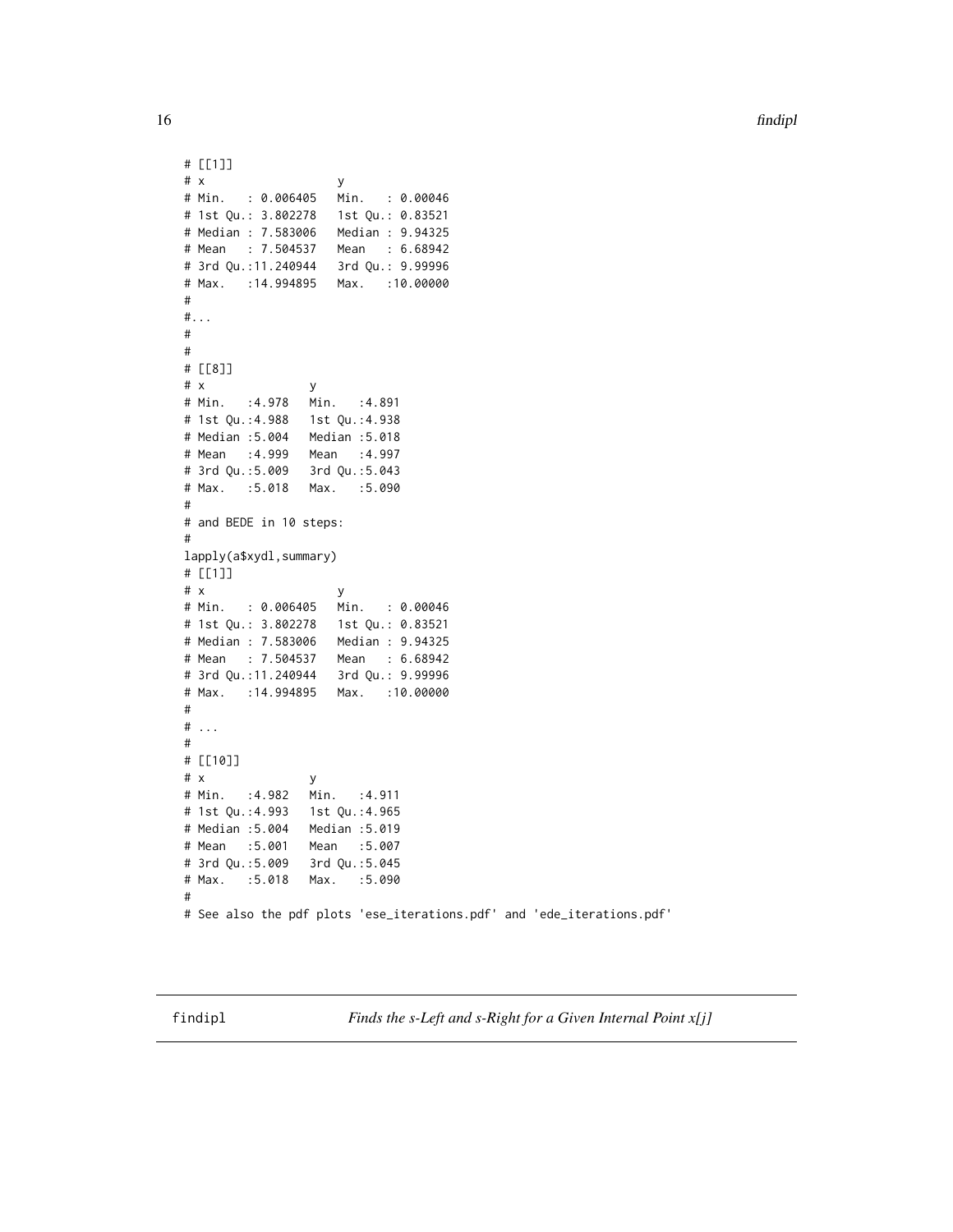#### <span id="page-16-0"></span>findipl 17

## Description

From the definitions (1.3), (2.2) of references [1], [2] it is necessary to find  $s_l$  and  $s_r$  in order to estimate the Extremum Surface Estimator (ESE) of the inflection point.

#### Usage

findipl(x, y, j)

## Arguments

| The numeric vector of x-abscissas, must be of length at least 4.                  |
|-----------------------------------------------------------------------------------|
| The numeric vector of the noisy or not y-ordinates, must be of length at least 4. |
| The data index j such that $x=x_i$                                                |

## Value

A list is returned that contains

|           | The data index j such that $x=x_i$ |
|-----------|------------------------------------|
| $x = x_i$ | The corresponding x-abscissa       |
| sl        | The value of s-left                |
| .sr       | The value of s-right               |

## Note

This small function is used when we are scanning for the position of inflection point in ESE method.

## Author(s)

Demetris T. Christopoulos

## References

[1]Demetris T. Christopoulos, Developing methods for identifying the inflection point of a convex/ concave curve. arXiv:1206.5478v2 [math.NA], <https://arxiv.org/pdf/1206.5478v2.pdf>, 2014 [2]Demetris T. Christopoulos, On the efficient identification of an inflection point,International Journal of Mathematics and Scientific Computing,(ISSN: 2231-5330), vol. 6(1), [https://www.](https://www.researchgate.net/publication/304557351) [researchgate.net/publication/304557351](https://www.researchgate.net/publication/304557351), 2016

## See Also

See also [ese](#page-11-1).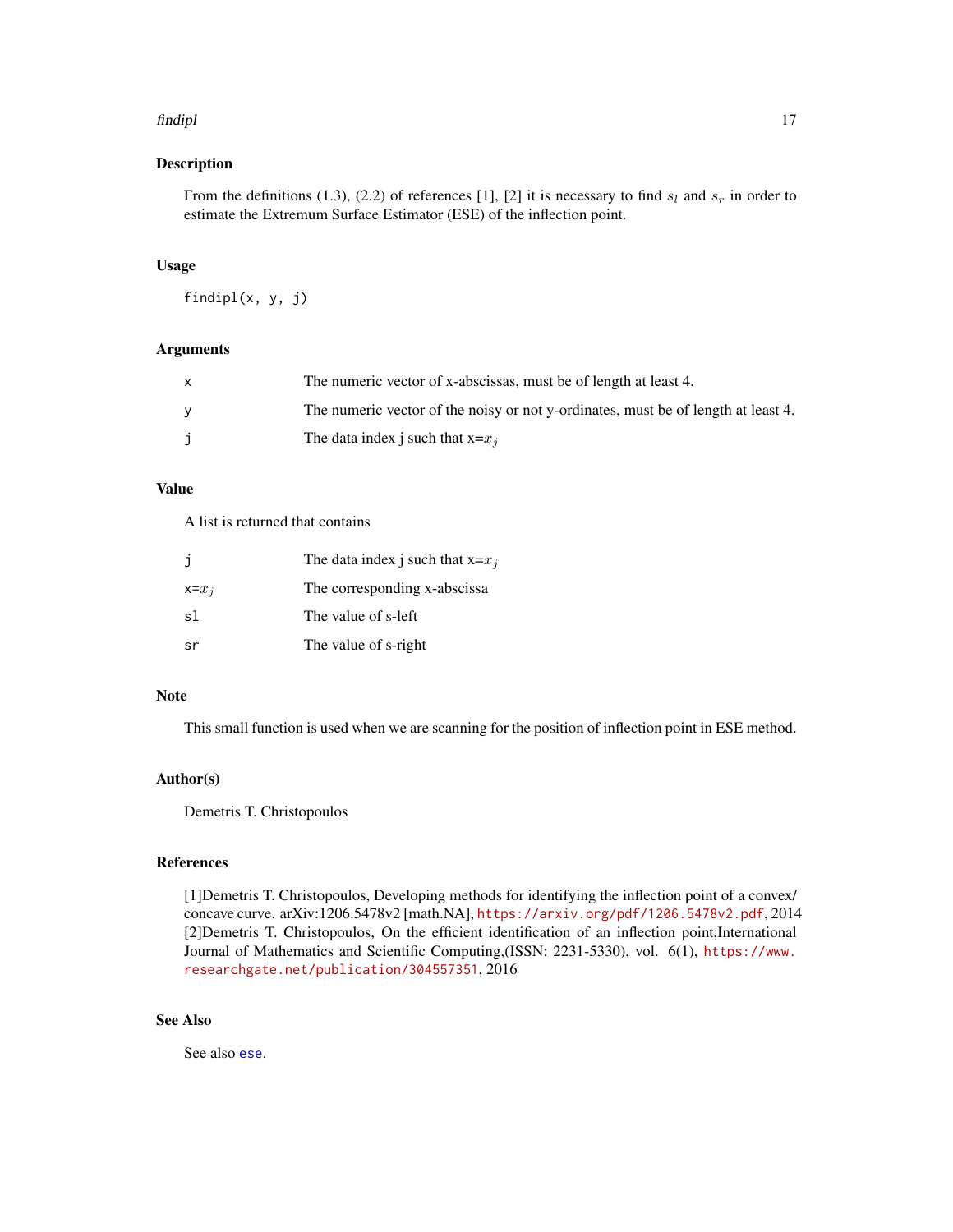## Examples

```
#
#Lets create some data based on the Fisher-Pry model, without noise:
x<-seq(0,10,by=0.1);y<-5*(1+tanh(x-5));
tese=ese(x,y,0);tese;
# j1 j2 chi
# ESE 39 63 5
N<-length(x);N
# [1] 101
#We know that total symmetry exists, so for the middle point it is better to compute |sl|=|sr|
j=(N-1)/2+1; j# [1] 51
#Define the left and right chord:
fl<-function(t){y[1] + (y[j] - y[1]) * (t - x[1]) / (x[j] - x[1])}
fr<-function(t){y[j] + (y[N] - y[j]) * (t - x[j]) / (x[N] - x[j])}
#Find the s-left and s-right:
LR<-findipl(x,y,j);LR;
# [1] 51.000000 5.000000 -9.031459 9.031459
#Show all results in a plot:
plot(x,y,type="l",col="red")
lines(c(x[1],x[j]),c(y[1],y[j]),type="l",col="green")
lines(c(x[N],x[j]),c(y[N],y[j]),type="l",col="blue")
points(x[j],y[j], type = "p",pch = 19, col="black")text(2.5,1,round(LR[3],digits=2))
text(6.5,7.5,round(LR[4],digits=2))
#The two surfaces are indeed absolutely equal |sl|=|sr|#
```
<span id="page-17-1"></span>findiplist *The Extremum Surface Estimator (ESE) and Extremum Distance Estimator (EDE) Methods for Finding the Inflection Point of a Convex/Concave Curve.*

## **Description**

Given the  $(x_i, y_i)$ ,  $i = 1, ..., N$  noisy or not data we want to estimate the inflection point of the corresponding curve. The curve can be convex before the inflection point and then concave or vice versa. The ESE and EDE methods are applied and the results are returned as a matrix. Parallel computing is applied under request.

## Usage

 $findiplist(x, y, index, doparallel = FALSE)$ 

#### Arguments

| The numeric vector of x-abscissas, must be of length at least 4.                  |
|-----------------------------------------------------------------------------------|
| The numeric vector of the noisy or not y-ordinates, must be of length at least 4. |

<span id="page-17-0"></span>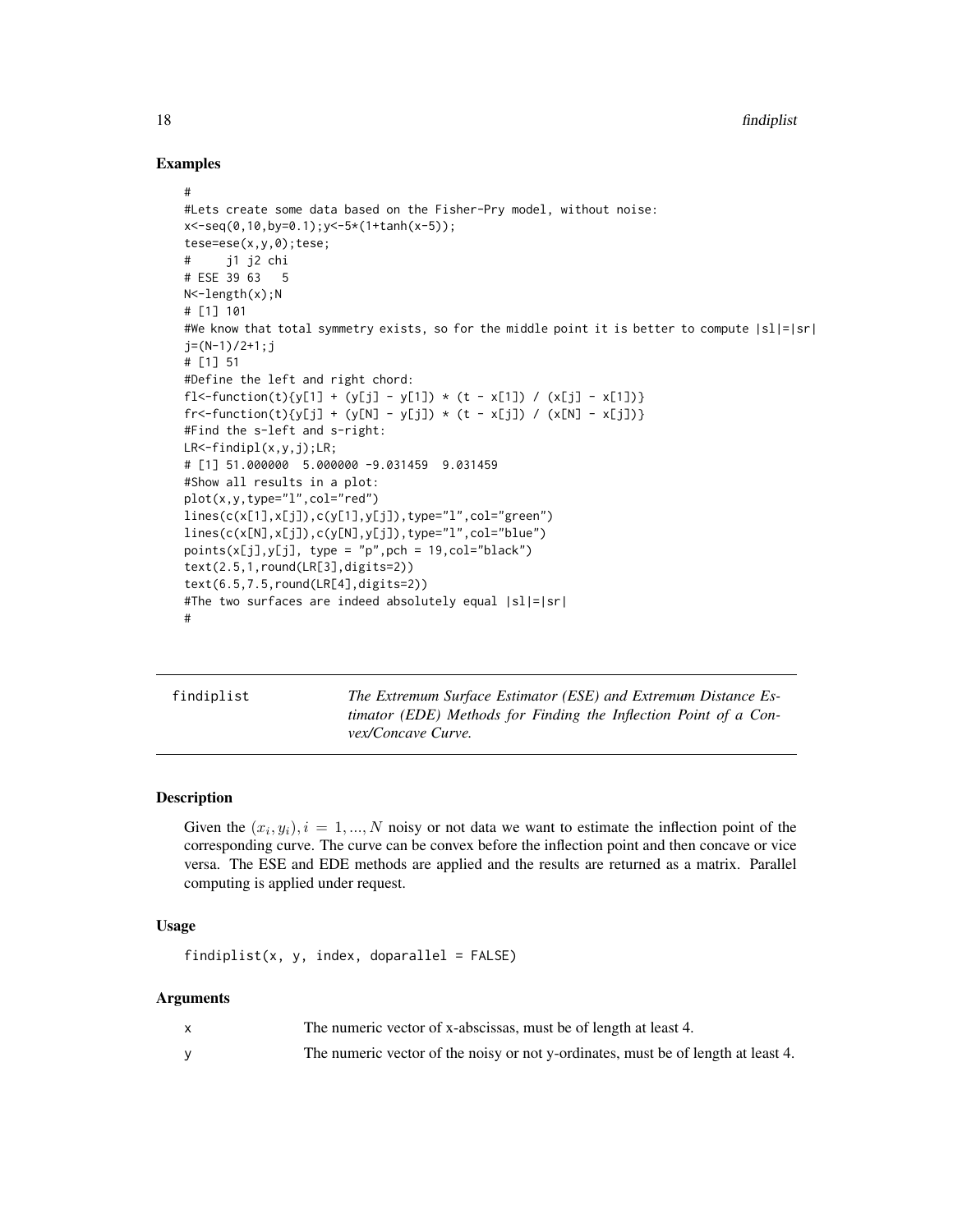#### <span id="page-18-0"></span>findiplist 19

| index      | If data is convex/concave then index= $0$<br>If data is concave/convex then index=1                                                 |
|------------|-------------------------------------------------------------------------------------------------------------------------------------|
| doparallel | If doparallel=TRUE then parallel computing is applied, based on the available<br>workers of current machine (default value = FALSE) |

## Details

If data is from an unknown function and without error then we can find the inflection point in a way similar to that of bisection method' s way for a root. If data is noisy, then we have two consistent estimators of the inflection point.

## Value

A matrix of size 2 x 3 is returned with elements:

| A(1,1)= $i_1$    | The index j-right for ESE method                                                            |
|------------------|---------------------------------------------------------------------------------------------|
| A(1,2)= $i_2$    | The index <i>j</i> -left for ESE method                                                     |
| A(1,3)= $\chi_S$ | The Extremum Surface Estimator (ESE) for inflection point                                   |
| $A(2,1)=i_1$     | The index i1 for EDE method                                                                 |
| A(2,2)= $i2$     | The index i2 for EDE method                                                                 |
| A(2,3)= $\chi_D$ | The Extremum Distance Estimator (EDE) for inflection point, if this method is<br>applicable |

#### Note

It is a simple implementation of both ESE and EDE methods to a data set of at least 4 xy-pairs.

## Author(s)

Demetris T. Christopoulos

#### References

[1]Demetris T. Christopoulos, Developing methods for identifying the inflection point of a convex/ concave curve. arXiv:1206.5478v2 [math.NA], <https://arxiv.org/pdf/1206.5478v2.pdf>, 2014 [2]Demetris T. Christopoulos, On the efficient identification of an inflection point,International Journal of Mathematics and Scientific Computing,(ISSN: 2231-5330), vol. 6(1), [https://www.](https://www.researchgate.net/publication/304557351) [researchgate.net/publication/304557351](https://www.researchgate.net/publication/304557351), 2016

## See Also

See also the simple versions [ese](#page-11-1) and [ede](#page-7-1).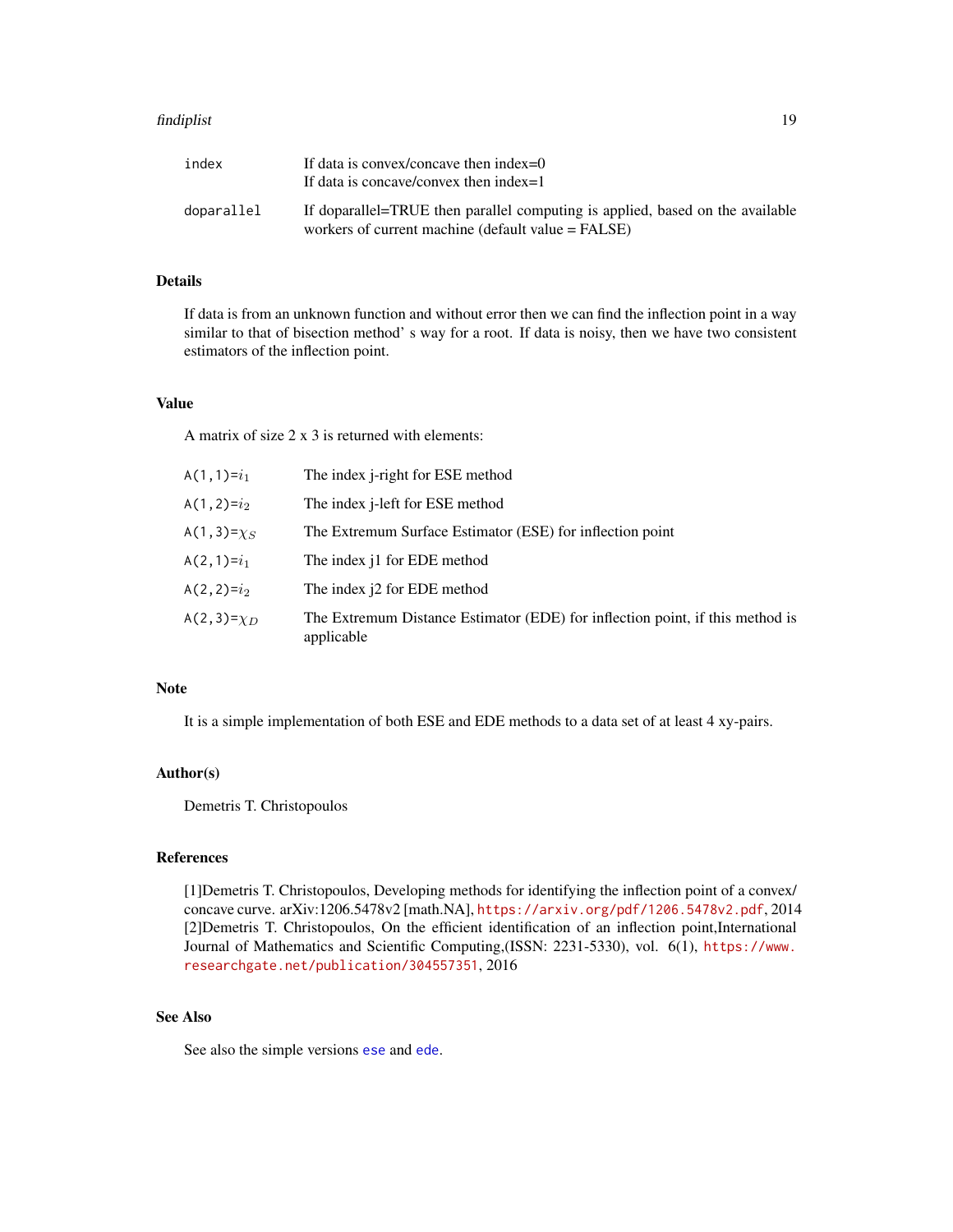#### Examples

```
#Lets create some convex/concave data based on the Fisher-Pry model
#by using 1001 not equal spaced abscissas with data right asymmetry
N=1001;
#Case I: data without noise
set.seed(2017-05-11);x=sort(runif(N,0,15));y=5+5*tanh(x-5);
A=findiplist(x,y,0);A;
# j1 j2 chi
# ESE 242 438 4.848448
# EDE 228 478 5.000907
plot(x,y,type="l",xaxt="n",lwd=2);axis(1,at=seq(0,15));
abline(v=A[,3],col=c("blue","red"))
text(A[1,3]-0.5,0,expression(chi[S]),font=2);
text(A[2,3]+0.5,0,expression(chi[D]),font=2);
grid();
#
###Case II: noisy data
set.seed(2017-05-11);x=sort(runif(N,0,15));y=5+5*tanh(x-5)+rnorm(N,0,0.05);
A=findiplist(x,y,0);A;
# j1 j2 chi
# ESE 245 437 4.853798
# EDE 245 469 5.030581
plot(x,y,type="l",xaxt="n",lwd=2);axis(1,at=seq(0,15));
abline(v=A[,3],col=c("blue","red"))
text(A[1,3]-0.5,0,expression(chi[S]),font=2);
text(A[2,3]+0.5,0,expression(chi[D]),font=2);
grid();
#
```
lin2 *Linear Function Defined from Two Points (x1,y1) and (x2,y2)*

## Description

It gives the value of the linear function defined from two points  $(x1,y1)$  and  $(x2,y2)$  at any x

#### Usage

lin2(x1, y1, x2, y2, x)

#### Arguments

| х1 | the x - abscissa of the first point                             |
|----|-----------------------------------------------------------------|
| у1 | the y - ordinate of the first point                             |
| x2 | the x - abscissa of the second point                            |
| ν2 | the y - ordinate of the second point                            |
| x  | the x - point where we compute the value of the linear function |
|    |                                                                 |

<span id="page-19-0"></span>20  $\ln 2$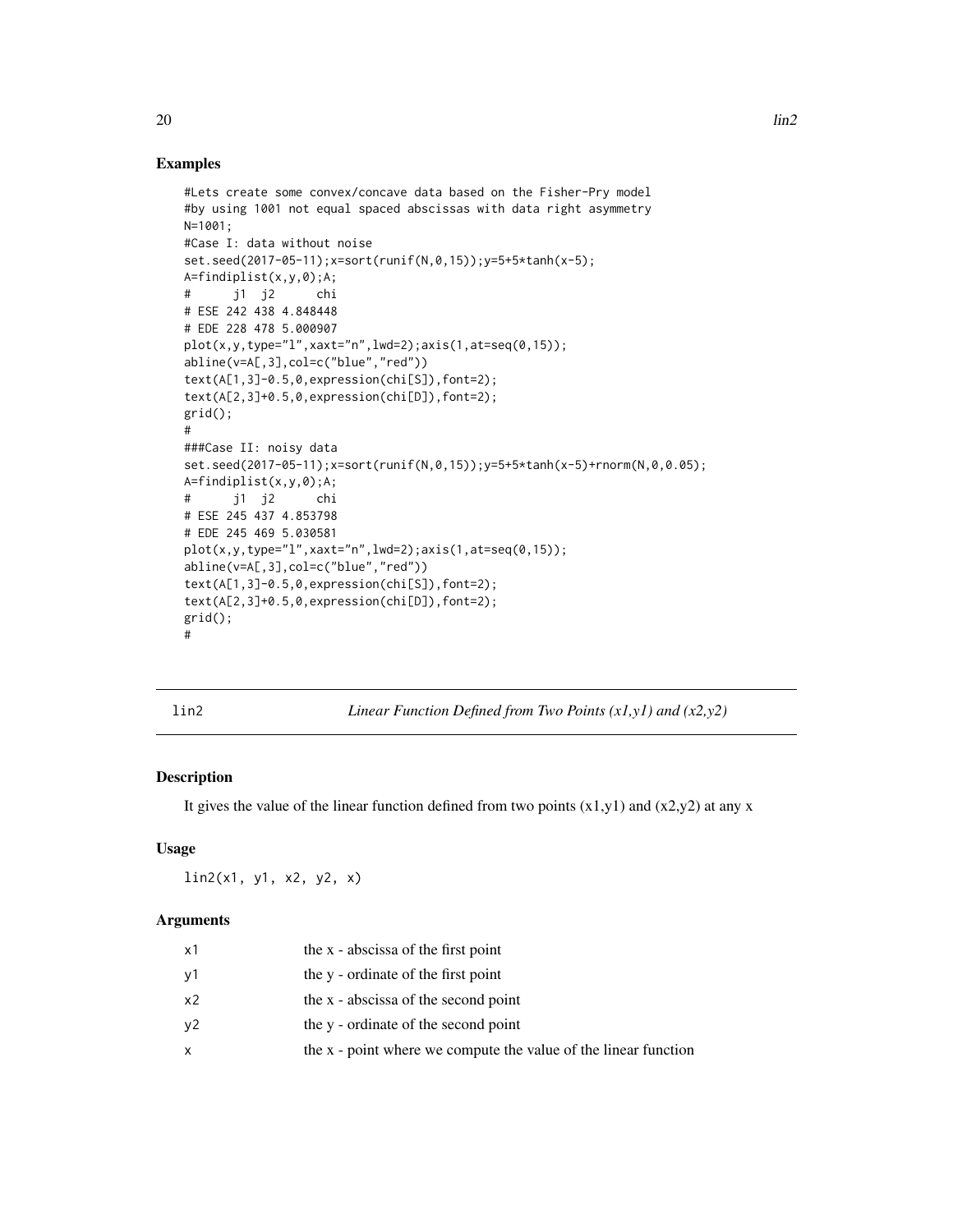## Value

It returns the value of the linear function from  $(x1,y1)$  to  $(x2,y2)$  at an arbitrary x.

## Note

The value of a linear function is built by this way for R to be faster than a two-vectors call.

## Author(s)

Demetris T. Christopoulos.

## Examples

 $x1 < -1$  $y1 < -3$ x2<-5  $y2 < -7$  $x < -10$ ylin<-lin2(x1,y1,x2,y2,x) print(ylin)